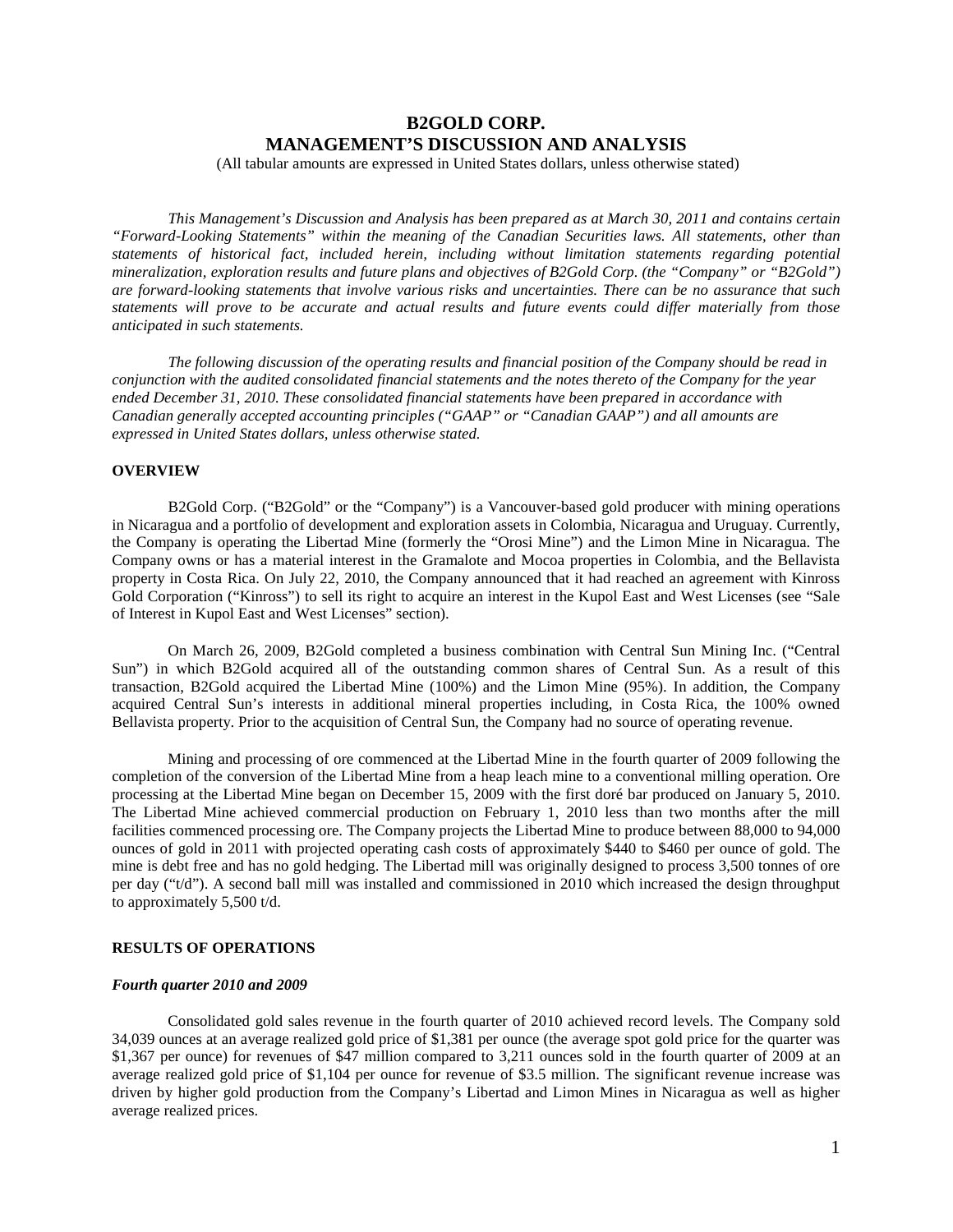The Company's consolidated gold production during the fourth quarter of 2010 was also a record 36,824 ounces compared to 3,577 ounces produced over the same period last year, as the Libertad Mine continued to successfully ramp-up after commencing commercial production on February 1, 2010. Operating cash cost was \$535 per ounce in the fourth quarter of 2010 compared to \$1,115 per ounce in the corresponding period last year. The poor operating results in the fourth quarter of 2009 were caused by illegal work stoppages at the Limon Mine which dramatically reduced mill throughput for the quarter.

At the Libertad Mine, 2010 was a successful production ramp-up year. The installation of a second ball mill was completed in August and the Mine ramped-up to the 5,500 t/d design throughput capacity in the fourth quarter. The Libertad Mine produced 26,771 ounces of gold at an operating cash cost of \$458 per ounce in the quarter.

The Limon Mine recorded its most successful year since 2004, producing 40,126 ounces of gold in 2010  $(2009 - 20.612$  ounces), of which 10,053 ounces  $(O4\ 2009 - 3.577$  ounces) were produced in the fourth quarter at an operating cash cost of \$740 per ounce (Q4 2009 - \$1,115 per ounce). The improvement in gold production at the Limon Mine was mainly due to no work stoppages throughout the year due to improved union relations. All gold revenue in 2009 was attributable to the Limon Mine. Prior to the acquisition of Central Sun on March 26, 2009, the Company had no source of operating revenue and its principal activity consisted of exploration in Colombia and Russia.

Cash flow from operating activities (before changes in non-cash working capital) was \$21.9 million in the quarter, an increase of \$22.7 million compared to the fourth quarter of 2009. The operating cash flow was the highest in the Company's history, reflecting the Company's strong operating performance and continued strength in gold prices.

For the fourth quarter of 2010, the Company reported net income of \$6.2 million (\$0.02 per share) compared to a loss of \$17.3 million (negative \$0.06 per share) in the equivalent period of 2009. Net income in the fourth quarter of 2010 included a non-cash future income tax expense of \$6.4 million (resulting mainly from a decrease in non-capital tax loss carry-forwards) and a \$2.8 million write-off of exploration costs relating to the Calibre Option Agreement. The loss in the fourth quarter of 2009 included a \$10.7 million write-down in the carrying value of the Quebradona property in Colombia and the write-off of the Antioquia property, also located in Colombia, in the amount of \$2.9 million. Excluding the effect of future income taxes and write-off of resource property costs, adjusted net income would have been \$15.5 million (\$0.05 per share) in the fourth quarter of 2010 compared to a loss of \$3.7 million (negative \$0.02 per share) in the same period of 2009.

|                                                                                                               | $\Omega$ 4  | Q3          | $\Omega$    | $\Omega$ 1  | <b>Total</b> |
|---------------------------------------------------------------------------------------------------------------|-------------|-------------|-------------|-------------|--------------|
|                                                                                                               | <u>2010</u> | <b>2010</b> | <u>2010</u> | <u>2010</u> | <u>2010</u>  |
| Gold revenue (\$ in thousands)                                                                                | 47,013      | 40,191      | 23,266      | 17,051      | 127,521      |
| Gold produced (ounces)                                                                                        | 36,824      | 30,675      | 24,924      | 16,265      | 108,688      |
| Gold sold (ounces)                                                                                            | 34,039      | 32,300      | 19,319      | 15,447      | 101,105      |
| Average realized gold price (\$/ ounce)                                                                       | 1,381       | 1,244       | 1,204       | 1,104       | 1,261        |
| Cash operating costs $(\frac{6}{ }$ ounce gold)                                                               | 535         | 517         | 648         | 772         | 591          |
| Total cash costs (\$/ ounce gold)                                                                             | 609         | 581         | 709         | 831         | 657          |
| Net income $(\text{loss})$ (\$ in thousands)                                                                  | 6,240       | 32,004      | (4,166)     | (4,588)     | 29,490       |
| Earnings (loss) per share $-$ basic $(\$)$                                                                    | 0.02        | 0.10        | (0.01)      | (0.02)      | 0.10         |
| Cash flows from (to) operating activities $(\$$ in thousands)<br>- before changes in non-cash working capital | 21,947      | 13,228      | 762         | (88)        | 35,849       |

#### *Summary of 2010 Quarterly Results (unaudited):*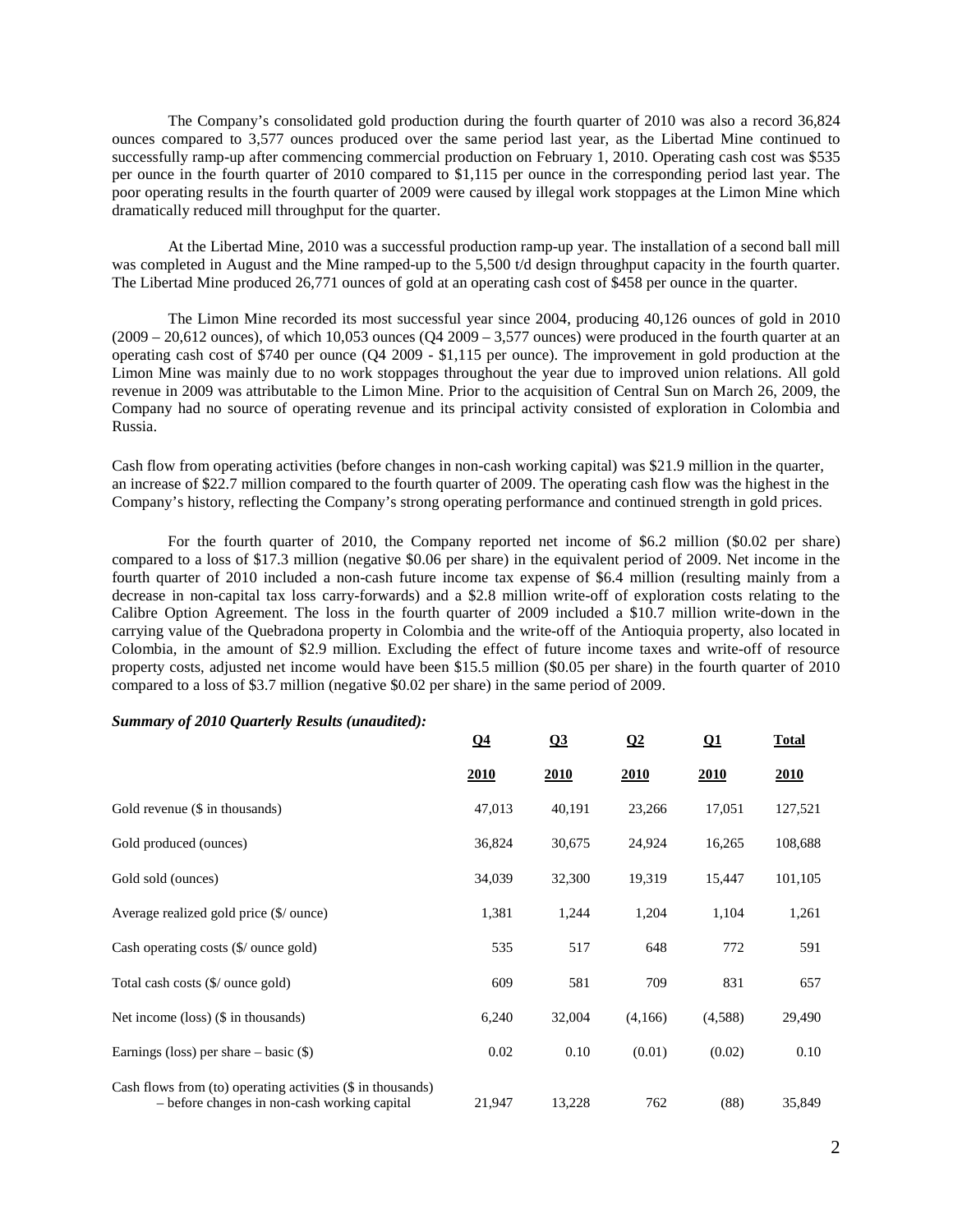## *Summary of 2009 Quarterly Results (unaudited):*

|                                                                                                               | $\Omega$ 4  | Q <sub>3</sub> | $\Omega$    | $\Omega$                 | <b>Total</b> |
|---------------------------------------------------------------------------------------------------------------|-------------|----------------|-------------|--------------------------|--------------|
|                                                                                                               | <u>2009</u> | <u>2009</u>    | <u>2009</u> | <u>2009</u>              | <u>2009</u>  |
| Gold revenue (\$ in thousands)                                                                                | 3,544       | 9,243          | 7,851       |                          | 20,638       |
| Gold produced (ounces)                                                                                        | 3,577       | 10,203         | 6,832       | $\overline{\phantom{a}}$ | 20,612       |
| Gold sold (ounces)                                                                                            | 3,211       | 9,508          | 8,513       | $\overline{\phantom{a}}$ | 21,232       |
| Average realized gold price (\$/ ounce)                                                                       | 1,104       | 972            | 922         |                          | 972          |
| Cash operating costs $(\frac{6}{\sqrt{2}})$ ounce gold)                                                       | 1,115       | 647            | 858         |                          | 798          |
| Total cash costs (\$/ ounce gold)                                                                             | 1,193       | 699            | 923         |                          | 859          |
| Net income $(\text{loss})$ (\$ in thousands)                                                                  | (17,254)    | (1,964)        | (2,843)     | (5, 727)                 | (27, 788)    |
| Earnings (loss) per share $-$ basic $(\$)$                                                                    | (0.06)      | (0.01)         | (0.01)      | (0.04)                   | (0.12)       |
| Cash flows from (to) operating activities $(\$$ in thousands)<br>- before changes in non-cash working capital | (743)       | 1,658          | (1,613)     | (2,840)                  | (3,538)      |

## *Fiscal Years 2010 and 2009*

For 2010, consolidated gold revenue was a record \$127.5 million compared to \$20.6 million in 2009, an increase of approximately 518%. The increase was mainly attributable to production from the Libertad Mine which commenced commercial production on February 1, 2010 and to the benefit of including a full year of production from the Limon Mine. Also contributing to higher gold revenue was the increase in the average gold price received to \$1,261 per ounce (the average spot gold price for 2010 was \$1,225 per ounce) compared to \$972 per ounce in 2009.

Consolidated gold production in 2010 totalled 108,688 ounces at an operating cash cost of \$591 per ounce compared to 21,232 ounces being produced in 2009 at an operating cash cost of \$798 per ounce.

Cash flow from operating activities (before non-cash working capital changes) in 2010 was \$35.8 million compared to negative \$3.5 million in the comparable period last year.

For 2010, the Company reported net income of \$29.5 million (\$0.10 per share) compared to a loss of \$27.8 million (negative \$0.12 per share) in 2009. The 2010 results included a gain of \$22.1 million (or \$24.1 million including a related future income tax recovery of \$1.96 million) from the sale of the Company's interest in the Kupol East and West licenses (see "Sale of Interest in Kupol East and West Licenses" section).

General and administrative costs increased to \$13 million in 2010 from \$7.2 million in 2009. General and administrative costs relate to the Company's head office in Vancouver, the Managua office in Nicaragua and administrative costs incurred in Costa Rica. The increase in general and administrative costs related mainly to the Managua office, as a portion of its costs were being capitalized to the carrying value of the Libertad Mine during its construction prior to commercial production on February 1, 2010. Also contributing to the increase were higher costs associated with new hires and the strength of the Canadian dollar, as approximately 60% of corporate costs are incurred in Canadian dollars. In 2010, the average United States to Canadian dollar exchange rate was approximately 10% higher than the average annual rate in 2009.

During 2009, the Company wrote-off resource property costs in the amount of \$7.6 million, as the Company elected not to continue with the Nariño, San Luis, Yarumalito, Cauca and Antioquia properties under its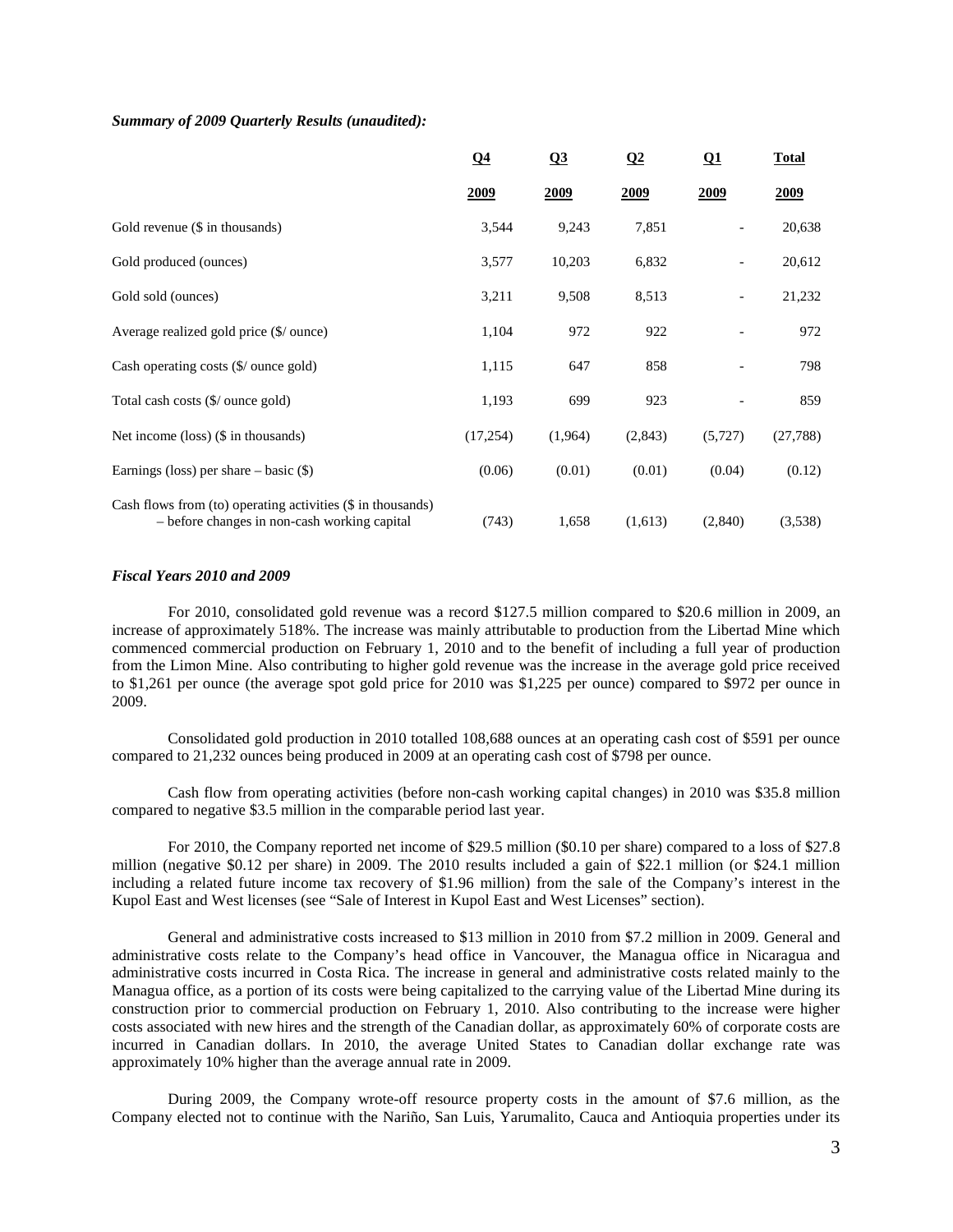Colombia joint venture agreement with AngloGold Ashanti Limited ("AngloGold"). In addition, the carrying value of the Quebradona property was written down by \$10.7 million to its estimated fair value of \$1 million. General and administrative costs totalled \$7.2 million in 2009, slightly higher than in 2008.

Total assets increased to \$337.9 million at December 31, 2010, up from \$247.4 million at December 31, 2009, mainly due to a \$67 million increase in cash and cash equivalents (see "Liquidity and Capital Resources" section) and to \$18.8 million of capital expenditures at the Libertad Mine (see "Libertad Mine – Nicaragua" section) in 2010.

## **LIBERTAD MINE (formerly the "Orosi Mine") - NICARAGUA**

The Libertad Mine achieved commercial production on February 1, 2010. The Libertad Mine was under construction in 2009, being converted from a failed open pit heap leach gold mine to a conventional milling operation.

|                                                     | Three months ended<br>December 31<br>(unaudited) |      | Three months ended<br>September 30<br>(unaudited) |      | <b>Years</b> ended<br>December 31<br>(unaudited) |      |
|-----------------------------------------------------|--------------------------------------------------|------|---------------------------------------------------|------|--------------------------------------------------|------|
|                                                     | 2010                                             | 2009 | 2010                                              | 2009 | 2010                                             | 2009 |
| Gold revenue (\$ in thousands)                      | 34,375                                           |      | 25,572                                            |      | 79,501                                           |      |
| Gold sold (ounces)                                  | 24,865                                           |      | 20,581                                            |      | 62,109                                           |      |
| Average realized gold<br>price (\$/ ounce)          | 1,382                                            |      | 1,242                                             |      | 1,280                                            |      |
| Tonnes of ore milled                                | 472,065                                          |      | 436,482                                           |      | 1,498,614                                        |      |
| Grade (grams/tonne)                                 | 1.97                                             |      | 1.66                                              |      | 1.61                                             |      |
| Recovery (%)                                        | 91                                               |      | 87                                                |      | 87                                               |      |
| Gold production (ounces)                            | 26,771                                           |      | 20,234                                            |      | 68,562                                           |      |
| Cash operating costs<br>$(\frac{1}{2})$ ounce gold) | 458                                              |      | 419                                               |      | 522                                              |      |
| Total cash costs (\$/ ounce<br>gold)                | 531                                              |      | 478                                               |      | 585                                              |      |

The Libertad Mine commenced commercial production on February 1, 2010 less than two months after the mill facilities commenced processing ore. The commissioning of the second ball mill and related process infrastructure was completed in August. In the third quarter of 2010, the Libertad Mine continued to implement plant improvements such as process automation, and minor equipment installation such as a new belt scale and carbon scale. By the fourth quarter, operations were essentially as expected and the management team continued to focus on process efficiency and process controls both for the plant (improving performance of the feeder, completing process controls and developing continuous improvement strategies for 2011) and the refinery/carbon processing complex (installing monitors, preparing for process control installation, new boiler to ensure stripping efficiency, analyzing proposed modifications to the refinery area). Stripping efficiency continues to improve.

Gold revenue for 2010 was \$79.5 million on sales of 62,109 ounces at an average realized price of \$1,280 per ounce.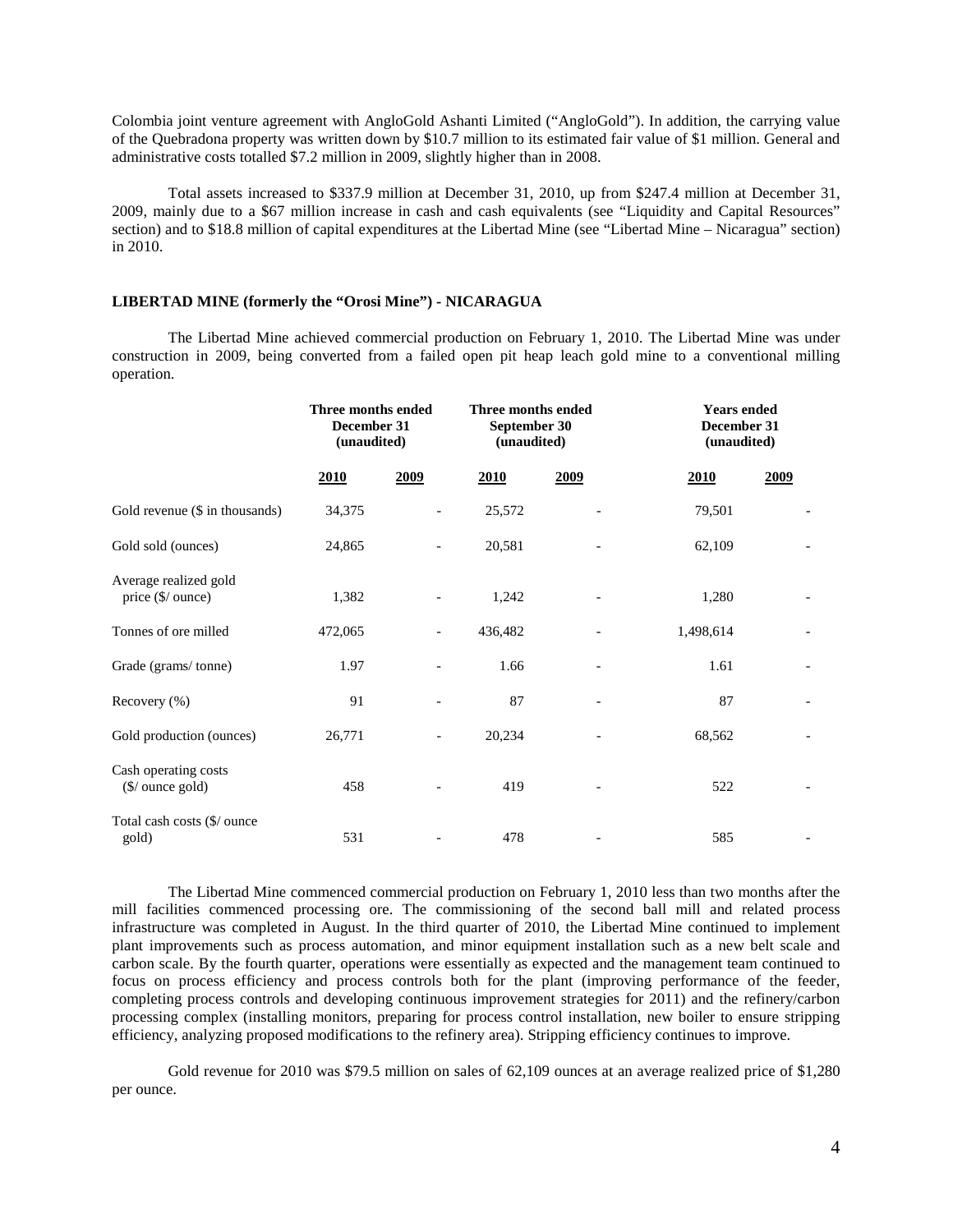In 2010, Libertad produced 68,562 ounces of gold at an operating cash cost of \$522 per ounce compared to the original budget of 80,000 to 90,000 ounces at an operating cash cost of \$488 per ounce. The main reason for the gold production shortfall was a slower than anticipated ramp-up of the second ball mill, lower gold recoveries and lower than budgeted ore gold grades from the pit due to prior small miner activity. In the second half of 2010, however, the mill through-put improved steadily, open pit gold grades increased as did recoveries. Gold production for the last half of 2010 was 47,006 ounces at an operating cash cost of \$441 per ounce compared to mid-year guidance of 45,000 to 47,500 ounces at an operating cash cost of \$475 to \$500 per ounce.

In the fourth quarter, heavy rains affected the Mine's ability to feed at the designed rate of 5,500 tonnes per day ("t/d"). During wet periods, clayish ore can build up in the plant ore feeder. However by December this impediment was essentially overcome through improved methods of handling and blending of material, and feeder improvements planned in 2011 (such as the use of Teflon liners in the feeder) will mitigate this issue. The amount of ore processed increased steadily, averaging 4,816 t/d in October, 5,189 t/d in November and 5,390 t/d in December. The Crimea Pit contributed 71%, Mojon Pit 8%, and Spent Ore 21% of the ore milled.

Fourth quarter gold sales for Libertad totalled 24,865 ounces at an average realized price of \$1,382 per ounce generating revenue of approximately \$34.4 million. Gold production was 26,771 ounces at an operating cash cost of \$458 per ounce compared to third quarter production of 20,234 ounces at an operating cash cost of \$419 per ounce. Cash costs were higher in the fourth quarter mainly due to a higher strip ratio which was 4.5 to 1 compared to 3.5 to 1 in the third quarter. Also contributing to higher operating cash costs was a renegotiated agreement with the mining contractor which increased unit costs for mining. However, overall mining costs remained low owing to improved productivity. In the fourth quarter, 12% more ore and 48% more waste material was removed than in the third quarter. Gold production in the fourth quarter was within guidance while the operating cash cost per ounce was lower than expected. The continued performance in operating cash cost compared to forecast guidance was due to several factors, the more significant ones being:

- Improved gold grade from ore mined at the Mojon and Crimea pits compared to that encountered in the third quarter. The average grade milled improved to 1.97 grams per tonne ("g/t") compared to 1.7 g/t in the third quarter.
- Gold recovery improved to 91% in the fourth quarter compared to 87% during the previous quarters. Upgrades in the process plant process controls and improved stripping and carbon management in the ADR plant contributed to improved recoveries.
- Mill reagent, grinding media and electrical power costs were also below budget.

Operating cash costs were budgeted to decrease progressively quarter over quarter throughout 2010 as mill throughput increased to 5,500 t/d. The mill processed 472,065 tonnes (including "spent ore" from previous heap leach operations) versus 506,000 tonnes budgeted, with a grade of 1.97 g/t gold versus 2.15 g/t budgeted. As in the third quarter, spent ore contributed to the lower than budgeted grade. In the fourth quarter, the mill throughput consisted of a blend of 79% fresh ore and 21% spent ore. The original budget indicated 70% pit ore and 30% spent ore.

Total capital expenditures to December 31, 2010 were \$18.8 million. Most of the capital expenditures were incurred in the first half of 2010 and related to the completion of construction projects for the installation of the new mill and other improvements. Capital expenditures for the fourth quarter were \$2.8 million of which \$1.3 million related to capitalized pre-stripping costs for a push back at the Mojon pit and the remainder for laboratory and ADR plant improvements, automation in the plant, manipulator arm for the crusher, shop improvements, substation modifications, and land purchases.

The Company projects the Libertad Mine to produce between 88,000 to 94,000 ounces of gold in 2011 with projected operating cash costs of approximately \$440 to \$460 per ounce of gold.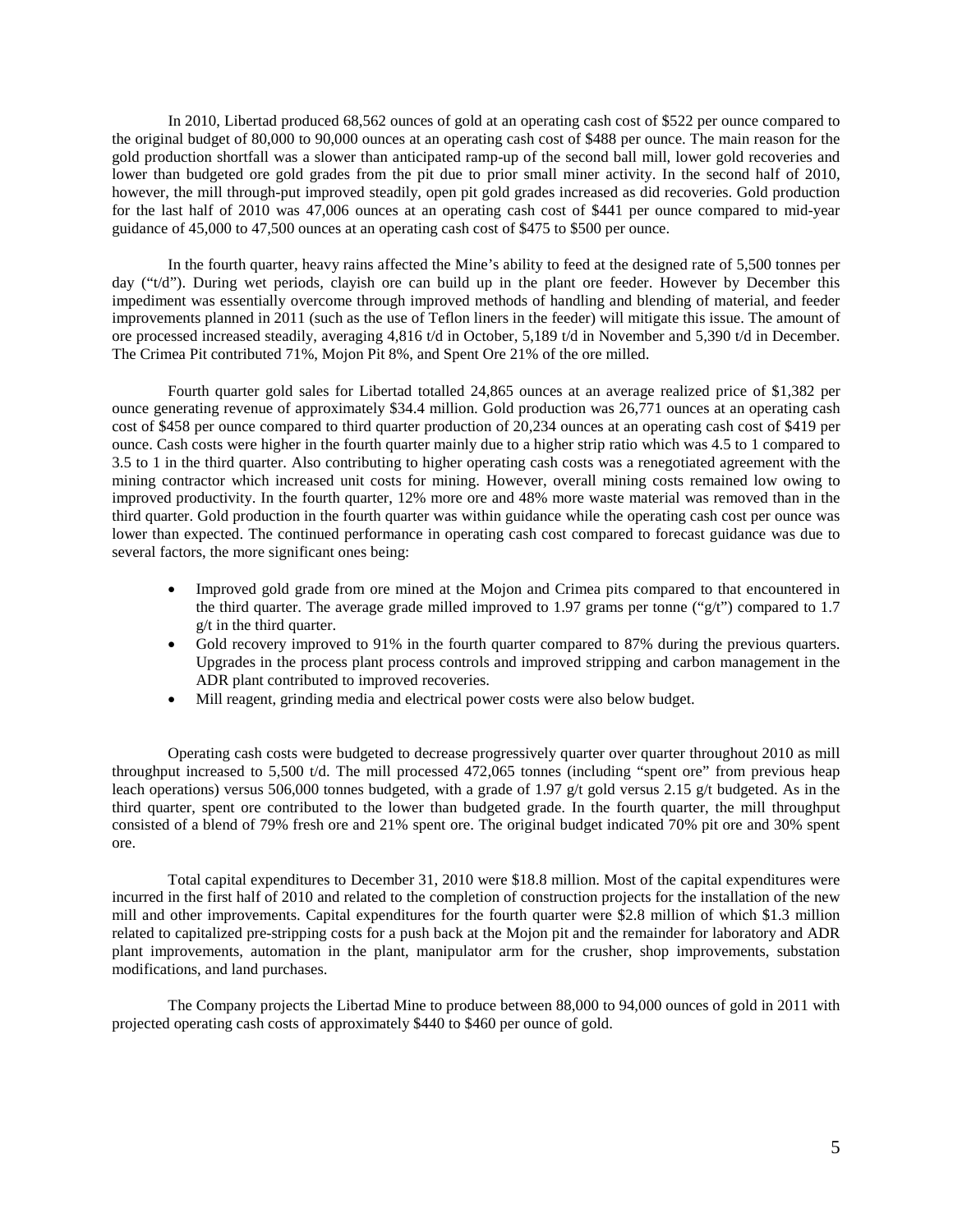## **LIMON MINE - NICARAGUA**

The Company acquired the Limon Mine as part of the Central Sun business combination on March 26, 2009. Prior to the second quarter of 2009, the Company had no source of operating revenue.

|                                                       | Three months ended<br>December 31<br>(unaudited) |        | Three months ended<br>September 30<br>(unaudited) |        | <b>Years ended</b><br>December 31<br>(unaudited) |             |
|-------------------------------------------------------|--------------------------------------------------|--------|---------------------------------------------------|--------|--------------------------------------------------|-------------|
|                                                       | <u>2010</u>                                      | 2009   | <u>2010</u>                                       | 2009   | 2010                                             | <u>2009</u> |
| Gold revenue $(\$$ in thousands)                      | 12,638                                           | 3,544  | 14,619                                            | 9,243  | 48,020                                           | 20,638      |
| Gold sold (ounces)                                    | 9,174                                            | 3,211  | 11,719                                            | 9,508  | 38,996                                           | 21,232      |
| Average realized gold<br>price (\$/ ounce)            | 1,378                                            | 1,104  | 1,247                                             | 972    | 1,231                                            | 972         |
| Tonnes of ore milled                                  | 87,271                                           | 39,193 | 86,327                                            | 83,835 | 342,673                                          | 176,511     |
| Grade (grams/tonne)                                   | 4.08                                             | 3.35   | 4.31                                              | 4.33   | 4.18                                             | 4.30        |
| Recovery $(\% )$                                      | 88                                               | 90     | 87                                                | 88     | 88                                               | 88          |
| Gold production (ounces)                              | 10,053                                           | 3,577  | 10,441                                            | 10,203 | 40,126                                           | 20,612      |
| Cash operating costs<br>$(\frac{\sqrt{2}}{2})$ ounce) | 740                                              | 1,115  | 707                                               | 647    | 710                                              | 798         |
| Total cash costs (\$/ ounce)                          | 818                                              | 1,193  | 779                                               | 699    | 781                                              | 859         |

In 2010, the Limon Mine had its best production year since 2004. Gold produced at the Limon Mine for 2010 was 40,126 ounces at an operating cash cost of \$710 per ounce compared to 20,612 ounces at an operating cash cost of \$798 per ounce in 2009. Total gold revenue for the year was \$48 million, an increase of \$27.4 million compared to \$20.6 million in 2009. Total gold sales were 38,996 ounces at an average realized price of \$1,231 per ounce. The improvement in gold production in 2010 was mainly due to no work stoppages in the year and improved union relations.

Fourth quarter gold sales from the Limon Mine totalled 9,174 ounces (Q4 2009 – 3,211 ounces) at an average realized price of \$1,378 per ounce (Q4 2009 - \$1,104 per ounce), generating revenue of \$12.6 million (Q4 2009 - \$3.5 million).

The Limon Mine continued to perform well in the fourth quarter of 2010 compared to 2009; the Mine processed 87,271 tonnes of ore at an average grade of 4.08 g/t producing 10,053 ounces of gold, an increase of 6,476 ounces compared to 3,577 ounces produced in the equivalent period in 2009 which was impacted by a prolonged illegal strike. The operating cash cost for the fourth quarter was \$740 per ounce, higher than budget of \$643 per ounce. Operating cash cost was higher than budget mainly due to the use of a contract miner to supply ore from pits at the Villa Nueva I concession located 30 kilometres from the Limon mill. The 2010 budget did not include any ore being supplied from the Villa Nueva I concession which accounts for most of the increase in costs. Year-to-date operating cash cost was also impacted by higher import duties (for urgent items) and by an increase in the cost allocation for salaries and benefits relating to employees who had been budgeted to work on underground development which was not required.

Year-to-date operating cash cost was \$710 per ounce compared to budget of \$627 per ounce. Updated guidance provided in August 2010 for the second half of 2010 was for the Mine to produce approximately 20,000 ounces of gold at an operating cash cost of \$650 to 675 per ounce. Actual gold production exceeded guidance with 20,496 ounces being produced in the last half of 2010, at an operating cost of \$723 per ounce.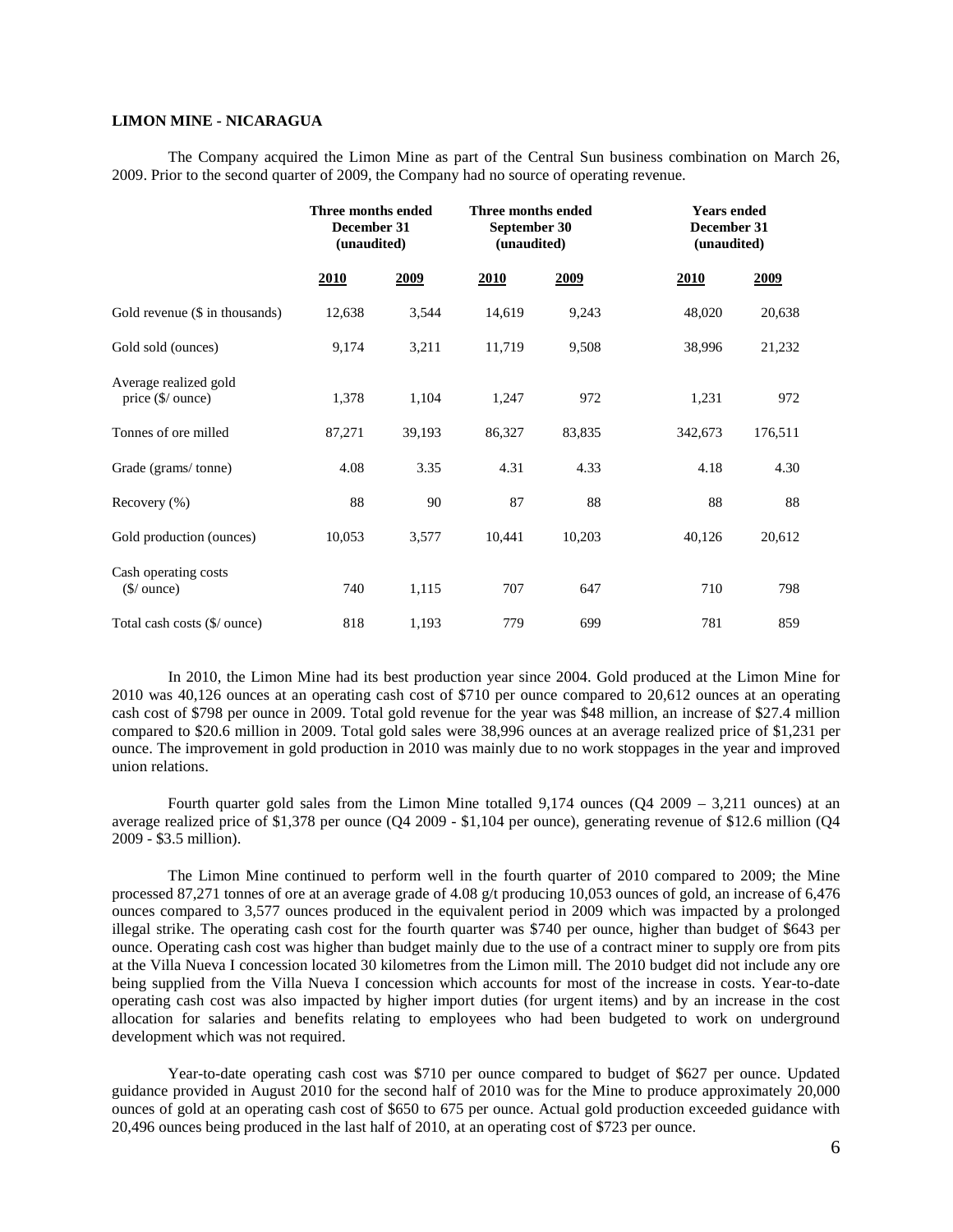Capital expenditures for the Limon Mine were budgeted at \$6.6 million for 2010 which included new underground mining equipment. During the fourth quarter, \$2.7 million was incurred; the most significant expenditures included the completion of the expansion of the existing Santa Rosa tailings storage facility ("TSF") and geotechnical campaign for a new San Jose TSF. There has been one temporary capital cost deferral, the Santa Pancha deepening project, which is anticipated to be initiated in 2011 after completion of a technical analysis based on recently completed exploration drilling. Overall capital costs were as budgeted for the year as the decrease in capital spending relating to the Santa Pancha deepening was redirected to construct a new TSF at San Jose. The San Jose TSF is expected to cost \$4.6 million of which \$1.8 million was incurred in 2010. The new TSF should have sufficient storage capacity to store up to 15 years (which would be the ultimate capacity with several additional lifts after the initial completion in 2011) of future tailings from the Limon Mill.

In 2011, the Limon Mine is forecast to produce between 42,000 and 46,000 ounces of gold at an operating cash cost of \$720 to \$740 per ounce. Operating cash cost in the first quarter of 2011 is projected to be approximately \$850 per ounce of gold due to contract ore sourcing and is expected to decline to approximately \$690 to \$715 per ounce for the remainder of 2011 as contract ore sourcing is scheduled to be completed by the end of the first quarter.

## **HEALTH, SAFETY, ENVIRONMENTAL AND CORPORATE SOCIAL ("HSES")**

The Company has a strong safety and environmental track record. The Company continues to build on its strong historical commitment to HSES responsibility. Recently, the Company hired a full time Vice President for Environment, Health, Safety, and Permitting. Bill Lytle has had more than 15 years experience specializing in providing operational health, safety, environmental, and social assistance during all phases of the mining cycle as well as extensive experience working with international lending institutes such as the IFC. Bill has been involved as a consultant to the Company and previously a full time employee of Bema Gold Corporation ("Bema"), notably working on the permitting and development of the Kupol project in Russia with Bema. Additionally, the Company has begun implementation of an environmental management program that will continue standardization of all health, safety, environmental, and social policies and procedures, facilitate transparency to all stakeholders, and allow consistent check and review procedures at all operations. It is anticipated that the corporate policies and procedures will be developed and implemented in 2011 and 2012. As part of this effort, the Company has adopted new policies on Occupational Health and Safety, Environment, and Biodiversity.

The Company continues to invest heavily in the communities where it operates with more than \$2 million spent on social programs in 2010. These monies were focused on issues related to public health, education, and development of small business.

Operationally, the Company continues to improve on health and safety at operations and develop a safe work environment through additional training and capacity building. Additionally, there were no reportable spills or other material environmental concerns at El Limon or Libertad. The sites continue to work on erosion control through historical reclamation and installation of sediment traps. Each site plans to plant more than 60,000 trees during 2011 to assist in reclamation efforts.

#### **ACQUISITION OF CENTRAL SUN MINING INC.**

On January 30, 2009, the Company entered into an agreement with Central Sun to effect the acquisition of Central Sun pursuant to a plan of arrangement (the "Arrangement"). On March 26, 2009 ("Acquisition Date"), the Company completed the Arrangement and acquired 100% of the outstanding shares of Central Sun. The purchase has been accounted for as a business acquisition, with B2Gold as the acquirer and Central Sun as the acquiree. The results of operations of Central Sun have been consolidated with those of B2Gold commencing on the Acquisition Date. The primary assets acquired are Central Sun's interests in the Limon Mine (95%) and the Libertad Mine (100%) both located in Nicaragua.

Pursuant to the Arrangement, all of the issued and outstanding common shares of Central Sun were exchanged for common shares of the Company on the basis of a ratio of 1.28 common shares of the Company for each common share of Central Sun. In addition, outstanding stock options to purchase common shares of Central Sun were exchanged for replacement options to purchase an equivalent number of common shares of the Company based on the same exchange ratio and outstanding share purchase warrants of Central Sun were amended to entitle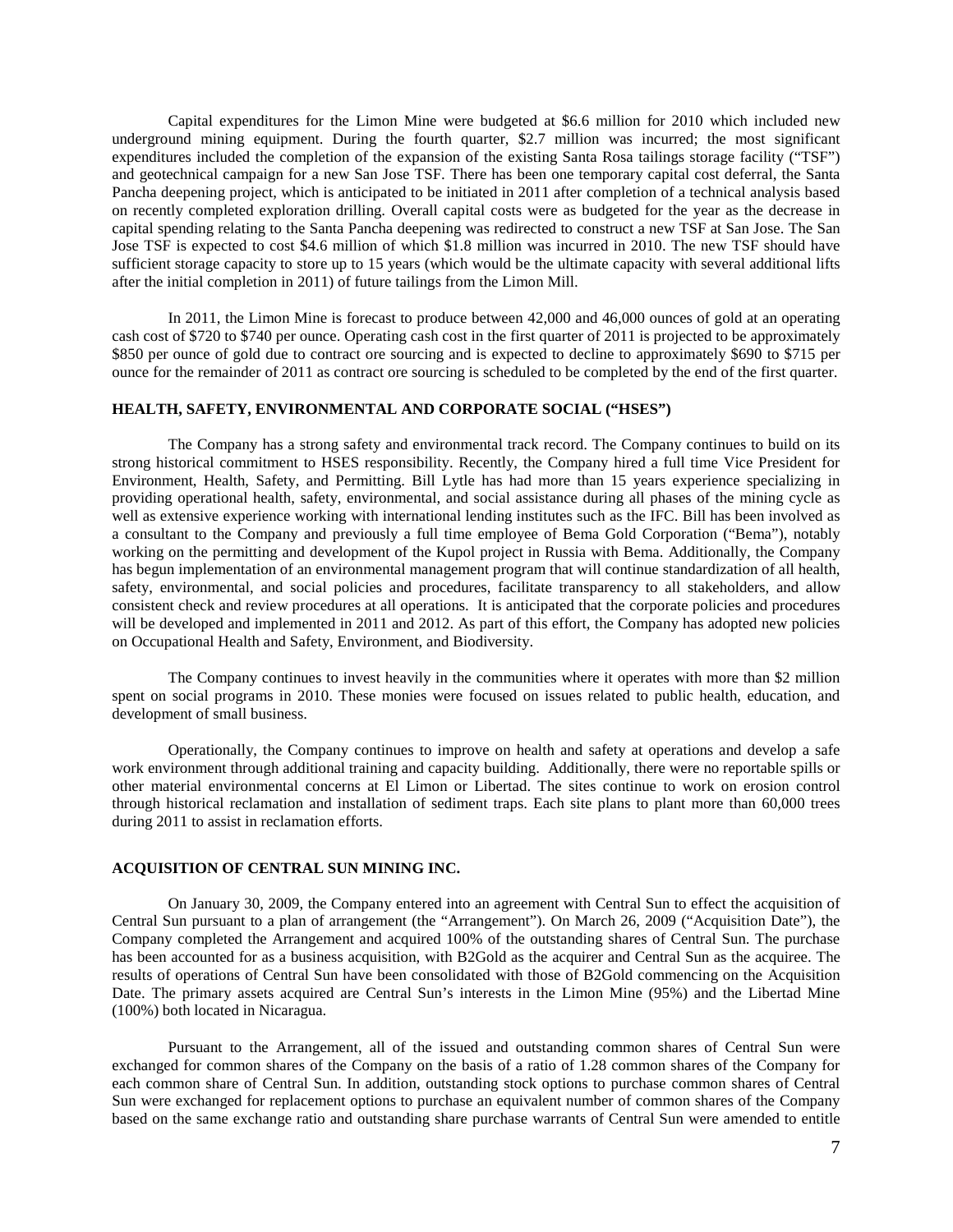holders to acquire common shares of the Company based on the exchange ratio. All outstanding Central Sun stock options vested upon change of control.

In connection with the Arrangement, the parties entered into a loan agreement on February 6, 2009 providing for a loan by the Company to Central Sun of up to Cdn.\$10 million to finance the payment by Central Sun of certain debt obligations and to fund re-commencement of capital improvements to Central Sun's Libertad Mine. On March 6, 2009, the Company and Central Sun agreed to an amendment of the loan agreement providing for the advancement by the Company of an additional \$8 million to finance the repayment by Central Sun of an existing \$8 million debt obligation. The financing provided by the Company to Central Sun totalling \$15.9 million has been included in the total purchase price of Central Sun's assets.

Total consideration paid of \$74.8 million included the above mentioned \$15.9 million financing, the fair value of 80,638,705 B2Gold shares issued at \$0.63 per share (based on the weighted average price of B2Gold shares calculated two days before, the day of, and two days subsequent to the agreement date of January 30, 2009), and 7,988,789 B2Gold replacement options and 18,061,648 share purchase warrants with a fair value of \$2.8 million and \$4.6 million, respectively, plus B2Gold transaction costs of \$0.7 million. The options and share purchase warrants have been valued using the Black-Scholes option pricing model based on a risk-free annual interest rate of approximately 3%, an expected volatility of 86%, an expected average life of 3.62 years for the options and 1.64 years for the warrants and a dividend yield of nil.

The purchase price was calculated as follows:

|                                                        | \$<br>(000's) |
|--------------------------------------------------------|---------------|
| Common shares issued (80,638,705 B2Gold common shares) | 50,802        |
| Cash advanced to Central Sun under loan agreements     | 15,928        |
| Fair value of options and warrants issued              | 7,353         |
| Transaction costs                                      | 741           |
| Total purchase price                                   | 74,824        |

The following table sets forth the allocation of the purchase price to the fair value of the assets and liabilities acquired.

|                                                         | \$<br>(000's) |
|---------------------------------------------------------|---------------|
| Purchase price allocation:                              |               |
| Cash and cash equivalents                               | 1,409         |
| Accounts receivable                                     | 1,303         |
| Product inventory                                       | 1,365         |
| Supplies inventory                                      | 6,440         |
| Prepaids                                                | 1,839         |
| Marketable securities                                   | 101           |
| Other long-term assets                                  | 372           |
| Property, plant and equipment                           |               |
| Libertad Mine                                           | 58,204        |
| Limon Mine                                              | 26,504        |
| Cerro Quema property                                    | 5,963         |
| Bellavista property                                     | 2,225         |
| Accounts payable and accrued liabilities                | (13,271)      |
| Asset retirement obligations, including current portion | (12, 334)     |
| Other long-term liabilities                             | (1,879)       |
| Non-controlling interest                                | (3, 417)      |
|                                                         | 74,824        |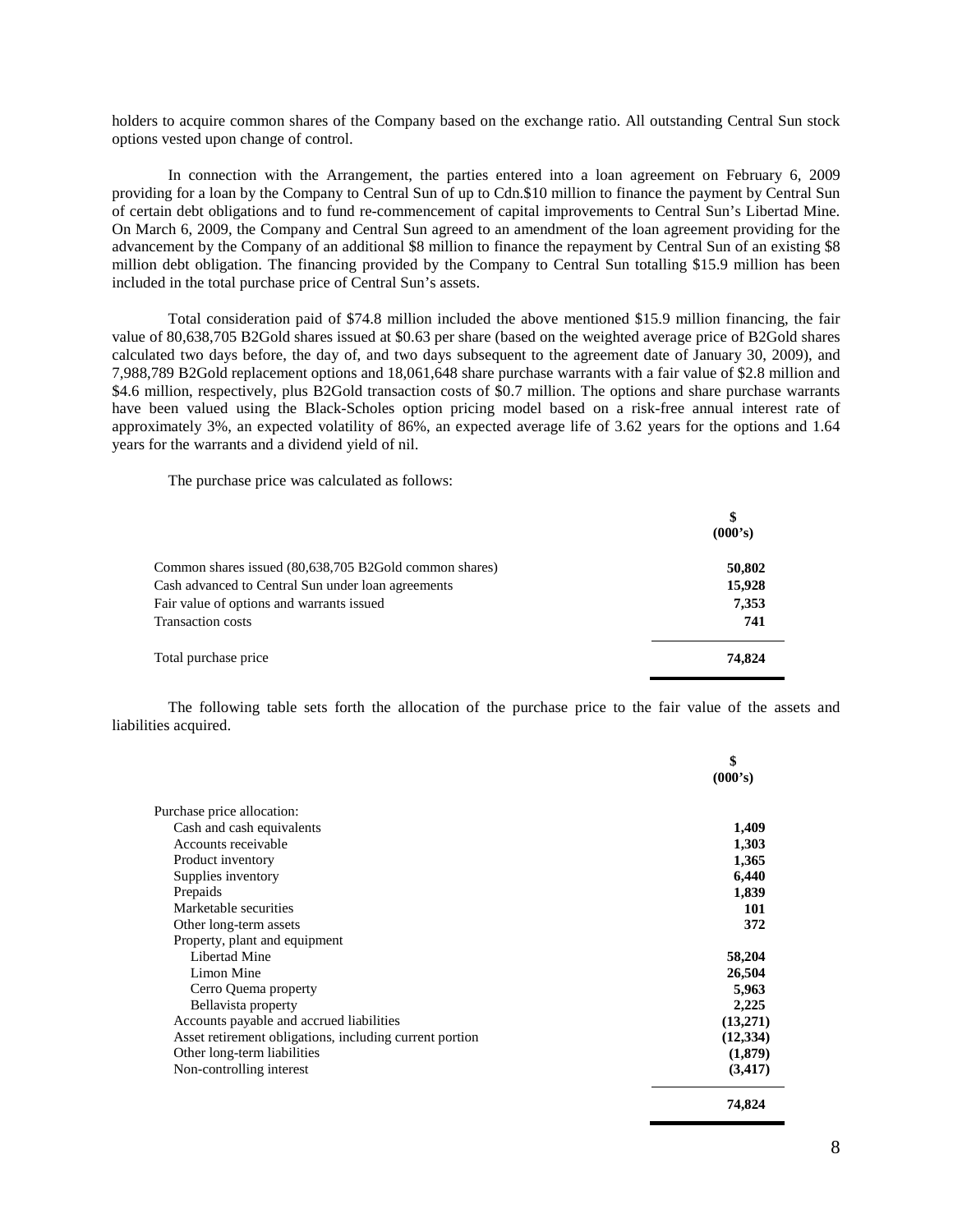## **BELLAVISTA PROPERTY – COSTA RICA**

The Company continues with site monitoring and maintenance. Field programs focused on the new monitoring plan and maintenance of drainage channels. Due to the unusually heavy rains in the third quarter of 2010, causing detectable movement in the slide area, the monitoring frequency in the slide area was performed weekly through to the end of the year. Monitoring to date has not detected any significant environmental issues and the main slide area remains stable.

Work programs for the potential reopening of the Bellavista Mine continued. These programs are focused on the collection of base line data in the proposed tailings pond area and included investigations of potential pipeline routes between the mine and proposed tailing pond area. In parallel with these field activities, the Company completed a Conceptual Study for the reopening of the mine and submitted it to the National Technical Secretariat of the Environment ("SETENA"), the Department of Geology and Mines and the Ministry of Energy Environment and Telecommunications. The purpose of this study was to provide a detailed project scope to better inform the regulatory agencies of the basic concepts and various options for potentially reopening the mine.

By Statement of Claim dated March 16, 2009, Central Sun commenced a legal proceeding in Ontario (the "Engineering Action") against several engineering firms and certain individual engineers alleging that the Defendants were negligent and breached their contractual obligations with respect to the siting, design, construction, assessment and monitoring of the Bellavista gold mine in Costa Rica, and that the mine was destroyed by a landslide as a result. As a result of the Defendants' alleged negligence and/or breach of contract, the Company claims damages. The Engineering Action is still at the pleadings stage. It is anticipated that preliminary motions will be brought by the Defendants to challenge the Ontario court's jurisdiction. The outcome of this claim is not determinable at this time and no accrual for a contingent gain has been made in the consolidated financial statements.

### **SALE OF INTEREST IN KUPOL EAST WEST LICENSES - RUSSIA**

On July 22, 2010, the Company reached an agreement with Kinross to sell to a subsidiary of Kinross, its right to acquire an interest in the Kupol East and West Licenses. The Company has had the right to acquire and earn in to half of Kinross' interest in these licenses. In consideration of the acquisition by Kinross of the Company's right to acquire an interest in the licenses, Kinross paid \$33 million to the Company and will make contingent payments of \$15 million for each incremental million ounces of gold of National Instrument ("NI") 43-101 compliant proven and probable reserves contained by the Kupol East and West License areas, up to a maximum of nine million ounces of gold (100% basis). In addition, the Company will receive payments equal to 1.5% of Net Smelter Returns from the commencement of production from the area covered by the Kupol East and West Licenses, subject to a right for Kinross to repurchase the royalty for \$30 million. The sale resulted in a gain of \$22.1 million (or \$24.1 million including a related future income tax recovery of \$1.96 million) in the third quarter of 2010. For accounting purposes, no value was assigned to the contingent consideration receivable at the date of sale (as a NI 43-101 compliant proven and probable reserve estimate does not exist at this time).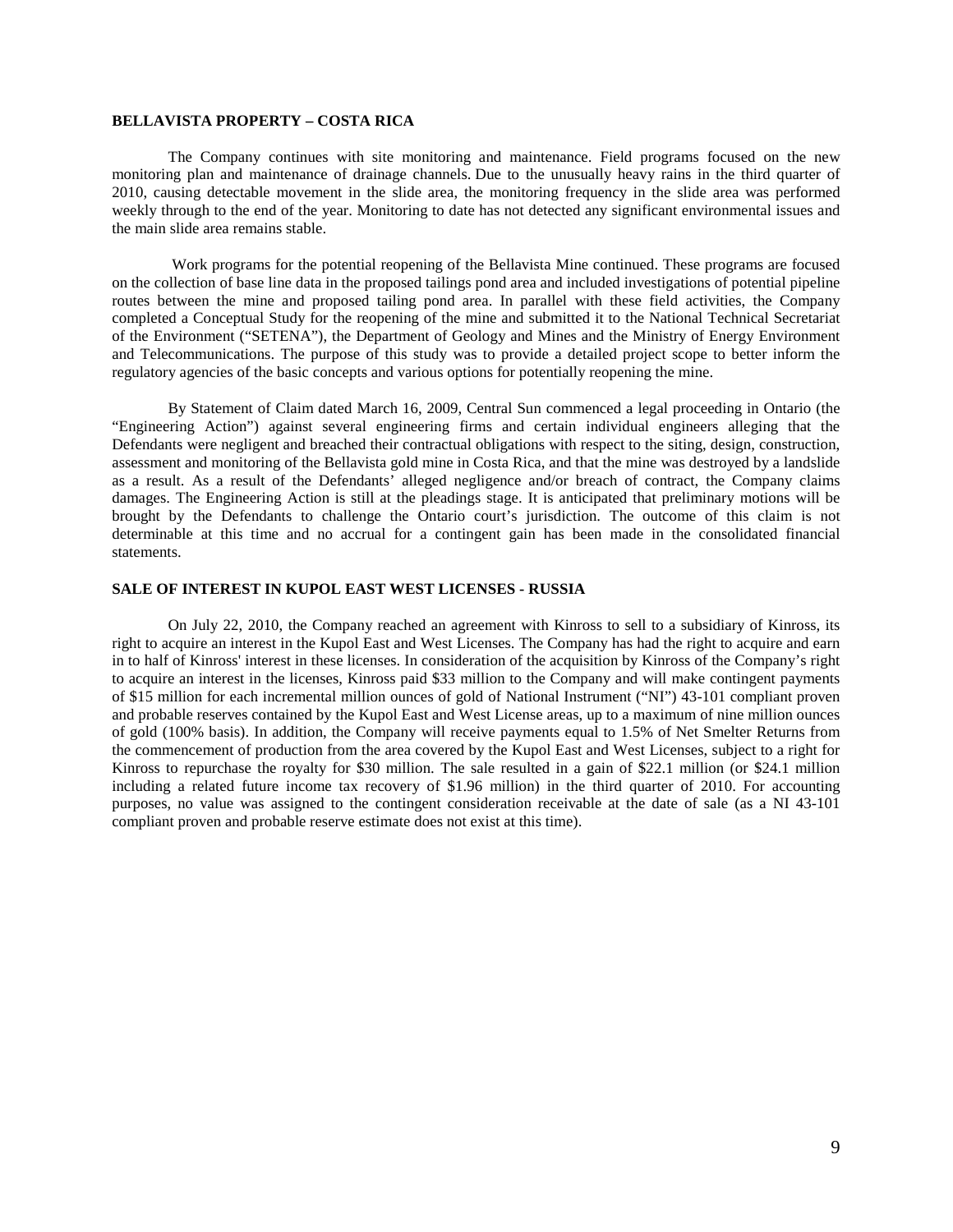## **LIQUIDITY AND CAPITAL RESOURCES**

The Company ended the year with cash and cash equivalents of \$70 million and working capital of \$84.6 million compared to cash and cash equivalents of \$2.9 million and working capital of \$11.6 million at the end of 2009. The increase in cash and cash equivalents was mainly due to cash proceeds of \$33 million received from the sale of the Company's interest in the Kupol East and West licenses, strong operating cash flows of approximately \$34.3 million generated by the Libertad and Limon Mines, net proceeds of \$29 million received from a February 18, 2010 private placement and \$28 million received from the exercise of warrants and stock options. These cash inflows were partially offset by capital expenditures at the Libertad Mine and Limon Mine of \$18.8 million and \$6.6 million, respectively, and exploration expenditures of \$18.4 million (see "Investing activities" section). In addition, on August 30, 2010, the Company repaid the entire balance owing under its revolving credit facility ("Credit Facility") with Macquarie Bank Limited ("Macquarie").

The Company entered into an agreement relating to a \$20 million secured revolving Credit Facility with Macquarie on November 6, 2009. The term of the Credit Facility is for two years with a maturity date of December 31, 2011 and an interest rate of LIBOR plus 5.5%. Under the Credit Facility, the Company granted a general security agreement over its assets and the shares and assets of certain of the Company's material subsidiaries, and certain of the Company's material subsidiaries guaranteed the obligations of the Company relating to the Credit Facility. On February 12, 2010, the Company entered into an amending agreement relating to the Credit Facility pursuant to which the Credit Facility was increased to \$25 million.

As at December 31, 2009, the Company had drawn down a total of \$13.5 million under the Credit Facility and an additional \$7.5 million in the first and second quarters of 2010. In the third quarter of 2010, the balance owing under the Credit Facility was fully repaid (\$20 million on August 30, 2010 and \$1 million on May 21, 2010). Accordingly, \$25 million remains available for draw down as at December 31, 2010.

The Credit Facility provides that in certain events or on December 1, 2010 the lender has the right to review the Credit Facility and may within 28 days of such event or date determine whether to continue to make the Credit Facility available or terminate it and require repayment within 60 days. Management believes that it is unlikely that the Credit Facility will be terminated prior to its maturity date of December 31, 2011.

The Company is projecting another record year for gold production in 2011, with consolidated production from the Libertad and Limon Mines in Nicaragua estimated to total approximately 130,000 to 140,000 ounces of gold at a cash operating cost of approximately \$540 to \$560 per ounce. The mines are projecting a total of approximately \$90 million in cash from operations based on a gold price of \$1,300 per ounce. The Company has no debt and no gold hedging.

#### *Operating activities*

Cash flow from operating activities (before non-cash working capital changes) for 2010 was approximately \$35.8 million compared to negative \$3.5 million in the comparable period last year. The favourable change of \$39.3 million in 2010 was primarily attributable to the commencement of commercial production of the Libertad Mine on February 1, 2010, the continued ramp-up in production at the Libertad Mine with the completion of the second ball mill, higher realized gold prices and the improvement in production at Limon.

#### *Financing activities*

On August 30, 2010, the Company repaid the entire balance owing under its revolving Credit Facility with a \$20 million principal repayment.

On February 18, 2010, the Company completed a bought deal equity financing and issued 25,624,111 common shares, including 3,342,276 common shares issued on exercise of the over-allotment option, at Cdn.\$1.25 per share, for aggregate gross proceeds of approximately Cdn.\$32 million. As part of the offering, AngloGold exercised its pre-emptive right granted by the Company to maintain its percentage of holdings of approximately 10% of the common shares of the Company by acquiring 2,624,111 common shares. The Company paid the underwriters a commission equal to 5% of the gross proceeds of the offering upon closing, excluding the common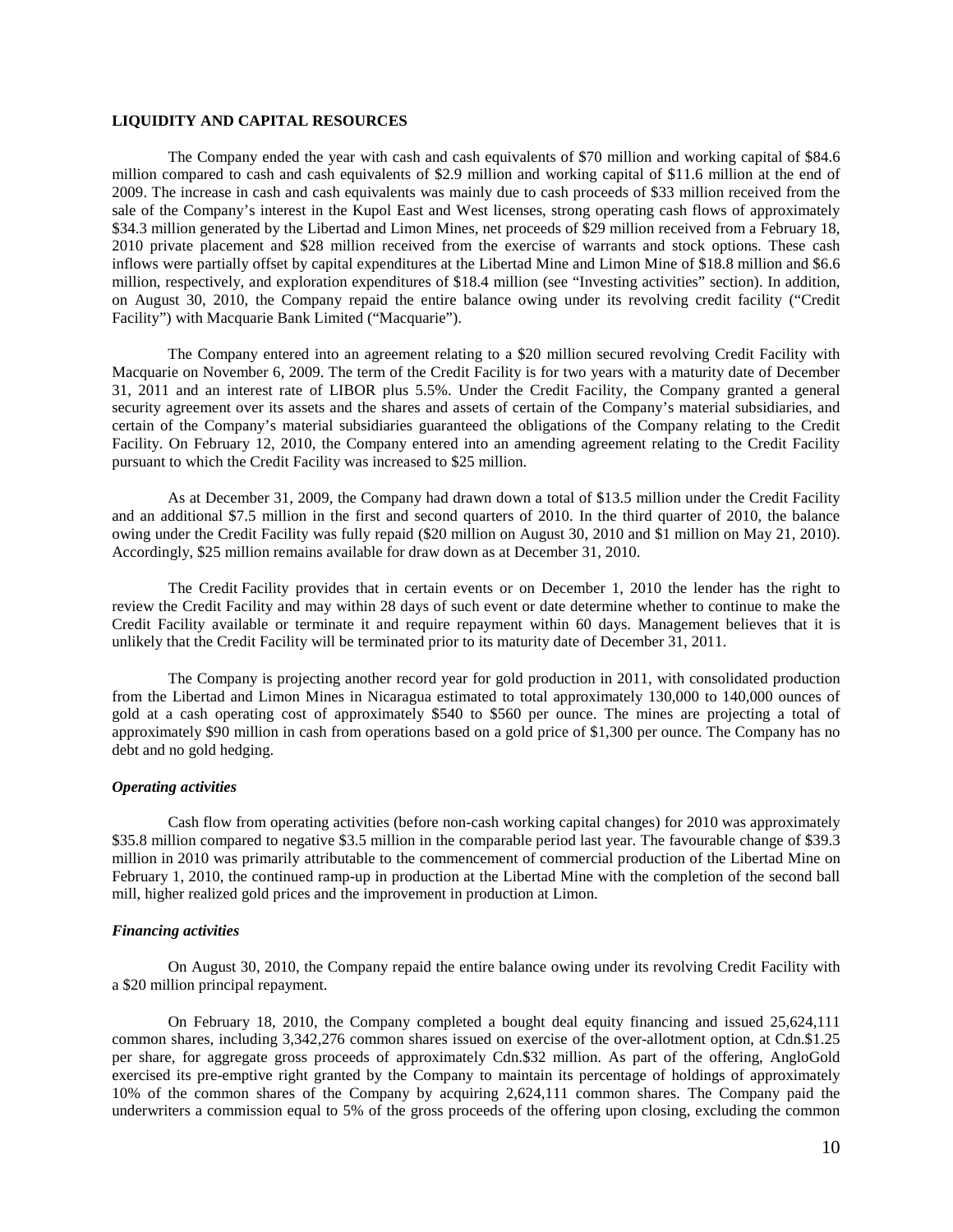shares purchased by AngloGold for which no commission was payable, for an aggregate commission of Cdn.\$1.44 million. In the fourth quarter of 2010, AngloGold disposed of all of its common shares in B2Gold and as a result no longer has a pre-emptive right to participate in future equity financings of the Company. The net proceeds of this offering were used to accelerate exploration at the Limon and Libertad Mines, to fund further exploration at the Radius Gold Inc. and Calibre Mining Corp. joint ventures in Nicaragua as well as further exploration at the Gramalote project. Proceeds from the offering are also expected to further the advancement of the Bellavista project in Costa Rica, and for general corporate purposes.

During 2010, the Company received \$3.7 million pursuant to the exercise of 4.4 million stock options and \$24.2 million pursuant to the exercise of 25 million warrants (which included \$15.3 million pursuant to the exercise of 15.9 million warrants held by former Central Sun warrant holders).

On November 3, 2009, the Company had received a loan in the amount of Cdn.\$1 million from an officer and shareholder of the Company which was interest bearing at a rate of 5% per annum. On February 18, 2010, this loan was fully repaid by the Company together with interest.

On July 22, 2009, the Company completed a bought deal equity financing with a syndicate of underwriters and issued 33,340,000 common shares of the Company at Cdn.\$0.75 per share, for gross proceeds of approximately Cdn.\$25 million. The Company had granted the underwriters an over-allotment option to purchase up to 5,001,000 common shares at Cdn.\$0.75 per share. On August 5, 2009, the underwriters exercised, in full, their over-allotment option. The additional gross proceeds from the exercise of the over-allotment option totalled approximately Cdn.\$3.75 million. As part of the offering, AngloGold exercised its pre-emptive right granted by the Company to maintain its percentage of holdings of approximately 10% of the common shares of the Company by acquiring 3,932,539 common shares of the Company. The Company paid the underwriters a commission equal to 5% of the gross proceeds of the offering upon closing, excluding the common shares purchased by AngloGold for which no commission was payable, for an aggregate commission of Cdn.\$1.29 million.

On July 8, 2009, the Company received loans in the amount of Cdn.\$2 million from certain officers and shareholders of the Company. These loans were fully repaid by the Company on July 22, 2009.

On March 26, 2009, the Company issued (or made available for issue) 80,638,705 common shares in exchange for all of the issued and outstanding shares of Central Sun (see "Acquisition of Central Sun Mining Inc." section).

## *Investing activities*

On July 16, 2009, the Company completed the sale of the common shares of a subsidiary (60% owned) which holds the Cerro Quema property located in Panama. The Company's 60% indirect interest in the Cerro Quema property had been acquired on March 26, 2009 as part of the Central Sun Acquisition. The aggregate consideration received was \$2.15 million, consisting of \$0.35 million in cash (received) and a note receivable of \$1.8 million together with interest at a rate of 6% per annum starting on December 1, 2009. The note was receivable in eight instalments with the first payment of \$0.1 million due on December 30, 2009 (received) and the last instalment of \$600,000 due on October 15, 2010. During 2010, the Company received a further \$1.6 million, consisting of principal repayments of \$1.5 million and interest income of approximately \$0.1 million. The remaining balance of approximately \$0.2 million owing under the note was forgiven by the Company in 2010.

For the first nine months of 2009, the Company redeemed approximately \$33 million of funds invested in highly liquid money market investments of which \$15.9 million was advanced to Central Sun prior to the Acquisition Date in order to finance the repayment by Central Sun of an existing \$8 million debt obligation and to fund the re-commencement of construction at Libertad.

In February 2009, the Company made a final payment of \$2.6 million with respect to amounts owed under its promissory notes to Kinross Gold Corporation.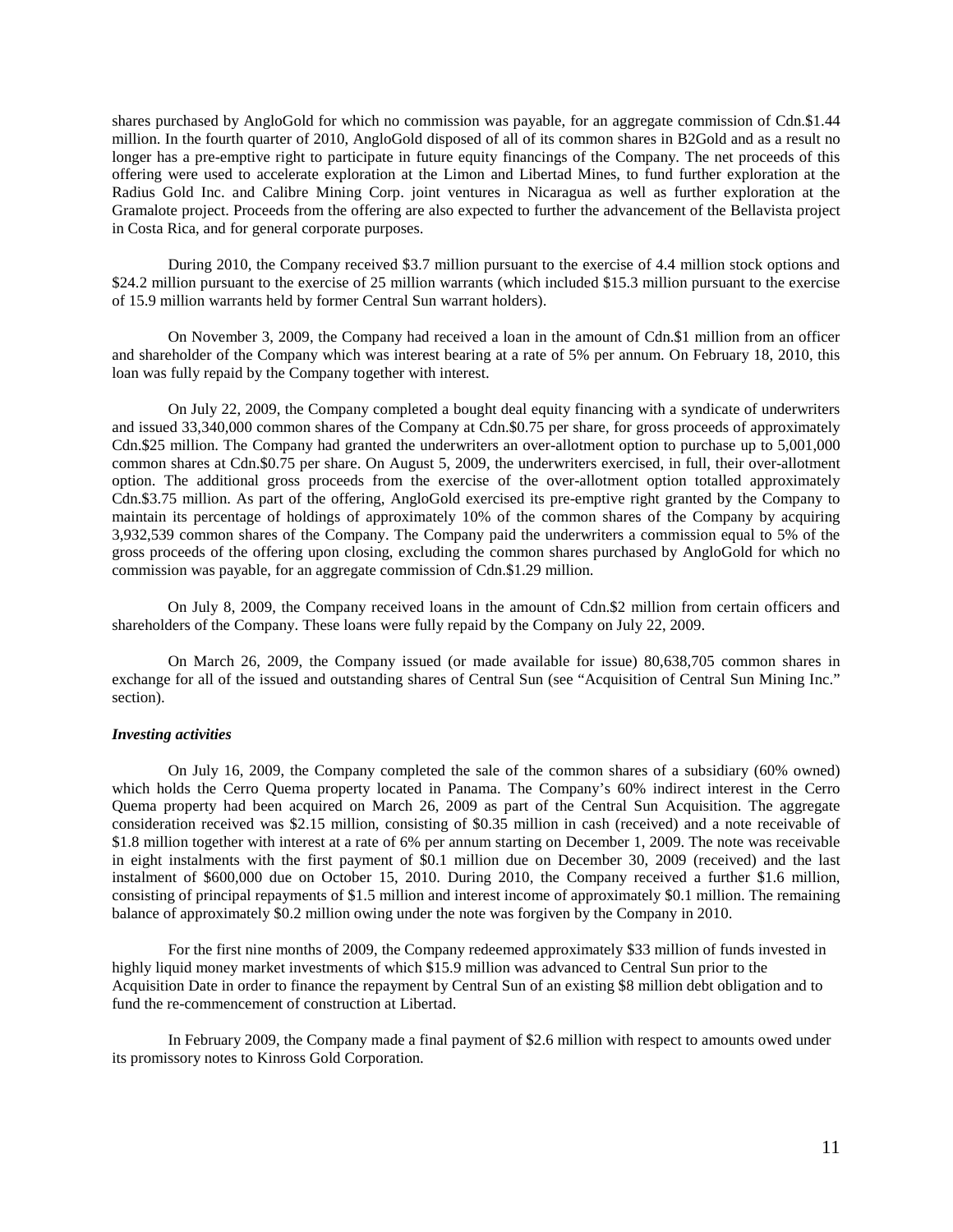During the three and twelve months ended December 31, 2010, capital expenditures (on a cash basis) at the Libertad Mine totalled \$2.8 million (Q4 2009 - \$11.4 million) and \$18.8 million (or \$15.7 million on an accrual basis after excluding \$3.1 million of related accounts payable accrued at December 31, 2009 and settled in the year) (2009 - \$40.2 million), respectively (see "Libertad Mine" section).

During the three and twelve months ended December 31, 2010, capital expenditures (on a cash basis) at the Limon Mine totalled \$2.7 million (Q4 2009 – \$0.2 million) and \$6.6 million (2009 - \$1.7 million), respectively (see "Limon Mine" section).

During the three and twelve months ended December 31, 2010, resource property expenditures for exploration (on a cash basis) totalled \$5.2 million (Q4 2009 - \$1.6 million) and \$18.4 million (2009 - \$9.1 million), respectively, expended as follows:

|                                               | Three months ended<br>December 31 |               | <b>Years ended</b><br>December 31 |               |
|-----------------------------------------------|-----------------------------------|---------------|-----------------------------------|---------------|
|                                               | <b>2010</b>                       | <u>2009</u>   | 2010                              | <u>2009</u>   |
|                                               | \$<br>(000's)                     | \$<br>(000's) | \$<br>(000's)                     | \$<br>(000's) |
| Development & exploration:                    |                                   |               |                                   |               |
| Libertad Mine, exploration                    | 1,625                             | 15            | 5,010                             | 243           |
| Calibre joint venture                         | 536                               |               | 2,839                             |               |
| Limon Mine, exploration                       | 1,349                             | 202           | 3,392                             | 222           |
| Gramalote                                     | 1,103                             | 961           | 3,019                             | 3,627         |
| Radius joint venture                          | 90                                |               | 1,633                             |               |
| Kupol East and West Licenses                  |                                   | 563           | 1,075                             | 1,711         |
| Cebollati                                     | 460                               |               | 1,008                             |               |
| Mocoa                                         | 25                                | (58)          | 377                               | 603           |
| Other Colombia properties, under AngloGold JV |                                   |               |                                   |               |
| arrangement                                   |                                   | (110)         | ٠                                 | 2,708         |
|                                               | 5,188                             | 1,573         | 18,353                            | 9,114         |

The Company's exploration team has generated numerous exploration targets around the Libertad Mine and Limon Mine and on other properties in Nicaragua in joint ventures with Radius Gold Inc. ("Radius") and Calibre Mining Corp. ("Calibre").

#### *Libertad exploration*

The Company commenced its 2010 drilling program on the Libertad mine property on February 19, 2010. As at December 14, 2010, the Company had completed 124 holes totalling 18,884 metres. The objective of the program included further drilling of the Jabali vein system, the completion of the Jabali Antenna and Central inferred resource, infill drilling of the eastern portion of San Juan to the indicated category and drilling to expand the western margins of the Mojon and Crimea pits.

The Jabali epithermal vein system is currently being explored in two main zones, the Antenna and Central zones, as well as along strike of these areas. As at December 31, 2010, a total of 55 drill holes (9,660 metres) had been completed at Jabali, resulting in a new global inferred resource of 3.55 million tonnes at 4.58 g/t gold (522,000 ounces gold) encompassing both the Antenna and Central areas. This resource indicates the potential for both open pit targets as well as shallow dipping, westward plunging, higher grade shoots that are approximately 100 metres true width. The Jabali zone is open and exploration drilling is ongoing.

The Company has also received positive drill results from diamond drilling in and adjacent to the Mojon and San Juan deposits. The Mojon deposit is currently being mined and the San Juan deposit is in the inferred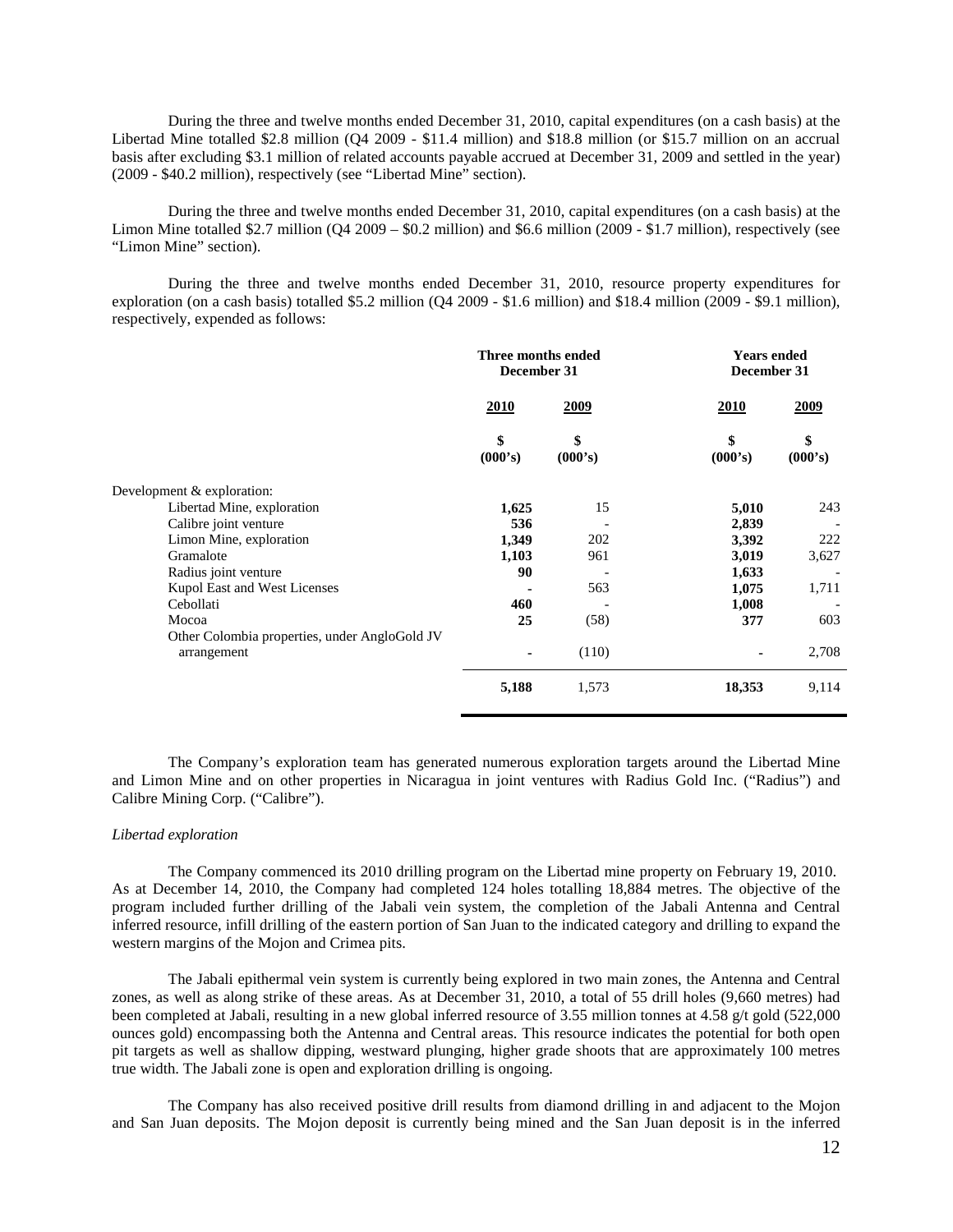resource category. Much of the drilling at Mojon and San Juan is part of an infill program with the objective to convert the inferred to an indicated resource.

The significance of the results to date from Libertad exploration is that they demonstrate not only the potential to increase the current seven year mine life but the higher grade results from Mojon, San Juan and Jabali indicate the potential to deliver higher grade ore than the current mine plan to the Libertad mill in the near term which could significantly increase annual gold production.

#### *Limon exploration*

During 2010, the Company continued exploration on the El Limon property with up to three drills turning at any one time. Two drills were used to complete the Santa Pancha "Deep" infill drilling program and other open pit and mine definition programs while the third drill was dedicated to exploration of the 18,000 hectare Limon and Bonete-Limon concessions. Additional soil sampling, ground geophysics, trenching and mapping were also completed over a number of regional targets. As at December 31, 2010, 83 holes totalling 14,799 metres had been completed of the planned \$3.8 million 2010 exploration program.

Highlights of the 2010 exploration include infill drilling of the Santa Pancha "Deep" inferred resource of 167,000 ounces (1.1 million tonnes at 4.7 g/t gold at 2.3 g/t cut off was calculated by the Company in December 2009) to give a combined proven and probable reserve of 1.4 million tonnes grading 4.46 g/t gold for 201,222 ounces gold. This reserve includes both the Santa Pancha "Deep" upgrade as well as previous mine reserve areas from December 2009. Notable intersections within this area are:

- LIM-10-3476 with 21.75 m grading 9.13 g/t gold (Santa Pancha Deep Target);
- LIM-10-3484 with 33.75 m grading 4.64 g/t gold (Santa Pancha Deep Target);
- LIM-10-3508 with 3.89 m grading 23.75 g/t gold (Santa Pancha Deep Target).

The overall result of the 2010 drill program was to increase the Limon proven and probable mineral reserves to approximately 280,000 ounces of gold (1.95 million tonnes at 4.48 g/t gold) from 142,600 ounces at December 31, 2009.

### *Gramalote Property*

On August 12, 2010, the Company and AngloGold entered into the Gramalote Amending Agreement pursuant to which AngloGold will retain its 51% interest and will become manager of the joint venture project. The Company will retain a 49% interest and have equal representation on the joint venture management committee, which will unanimously agree on each annual program and budget for exploration and development of the Gramalote property. As part of the Gramalote Amending Agreement, each of the Company and AngloGold agreed to a budget for the Gramalote project for the second half of 2010 totalling \$9.18 million and a 2011 prefeasibility and exploration budget of \$30 million. Each of the Company and AngloGold will fund their share of expenditures pro rata. The Company and AngloGold plan to continue exploration and conduct prefeasibility work in 2011 and into 2012, with a goal of completing a final feasibility study by the end of 2012.

For 2010, the Company incurred expenditures of \$3 million at Gramalote of which approximately \$1.4 million related to the second half exploration budget of \$4.45 million (the Company's 49% share of the \$9.18 million budget). Expenditures were less than budget as a result of:

- A delay in the commencement of drilling of exploration targets to December 2010 and in metallurgical drilling and test work to January 2011.
- A delay to January 2011 in the commencement of environmental studies.
- Land acquisition costs of \$0.7 million delayed to 2011.
- A contingency of approximately \$0.8 million was unused.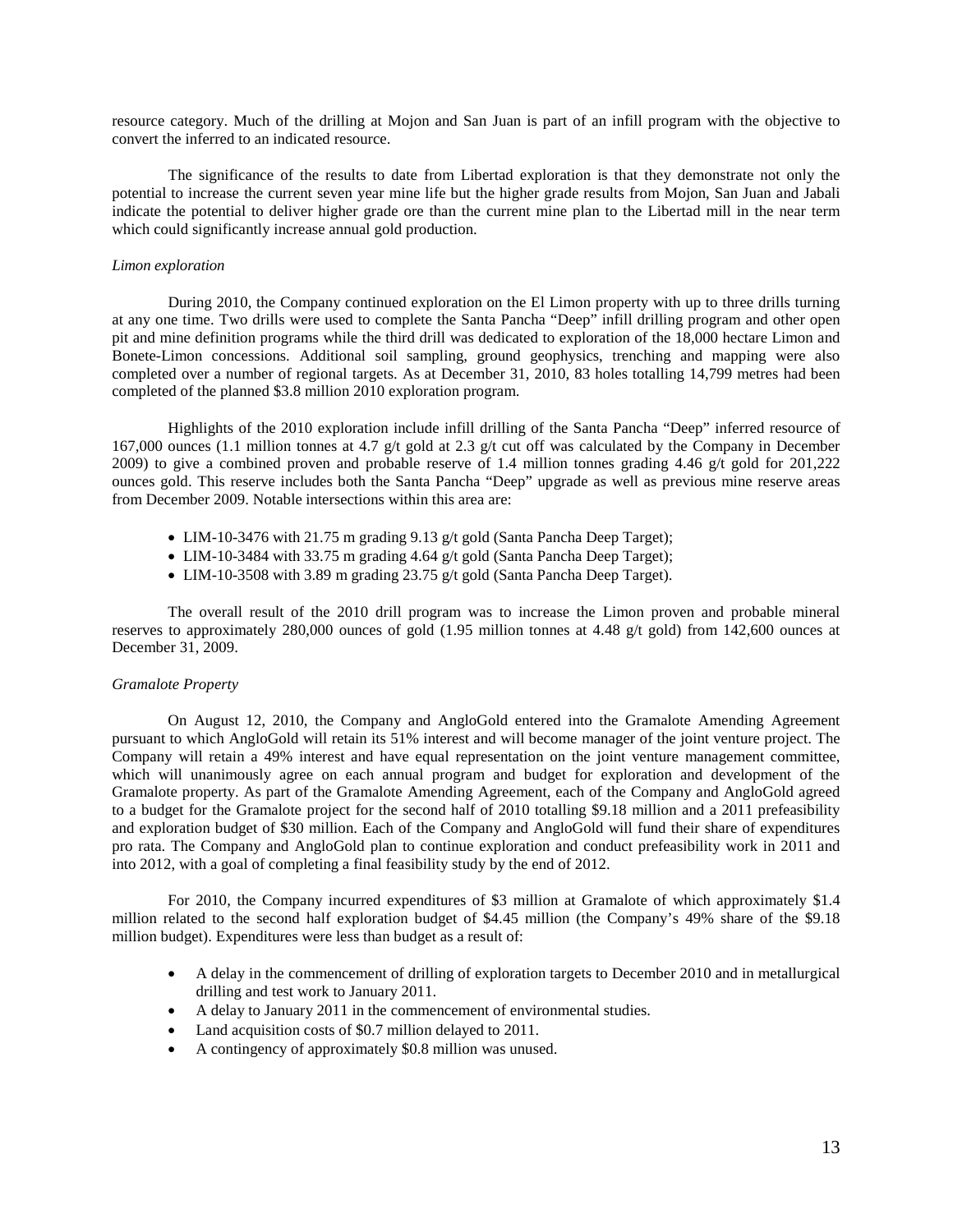Although project expenditures were significantly below budget in 2010, it is expected that most of the work will be completed in 2011 so as not to impact the completion of the feasibility study by the end of 2012 or early 2013.

### *Cebollati property*

The Cebollati Property is located in the Department of Lavalleja, 180 kilometres northeast of Montevideo in southern Uruguay and consists of ten claims totalling approximately 34,200 hectares. The claims are comprised of one exploration license totalling 163 hectares, one prospection license totalling 558 hectares and eight prospection applications totalling 33,479 hectares. The Cebollati Property has excellent paved road access approximately eight kilometres from a highway in rolling farm country. Under the terms of the Cebollati Option Agreement, the Company will earn an 80% interest in the Cebollati Property by paying \$1 million in stages by January 31, 2012 and funding all exploration work through feasibility. Additional obligations include the completion of a feasibility study, a per ounce gold payment and a NSR for additional production.

The 2011 exploration program for the Cebollati Property has a budget of \$4.5 million, which includes 10,000 metres of drilling. Drilling commenced on the Cebollati Property in December 2010. The purpose of the drilling program is to test the bulk mining potential of the property, following up on the high grade surface gold mineralization, soil geochemical anomalies and the recently released high grade trench results.

### *Radius Joint Venture - Trebol and Pavon properties*

Pursuant to an Option Agreement with Radius dated December 23, 2009, the Company has the option to earn a 60% interest in the Trebol, Pavon and San Pedro exploration properties in Nicaragua (six concessions with 25 year terms covering approximately 242,000 hectares) by expending \$4 million on the properties within four years. The Company may also earn a 70% interest in certain additional areas by applying for concessions and expending \$2 million on the concession area within three years of the grant of a concession. In addition, the Company has the option to acquire a 100% interest in the Pavon resource property, which is comprised of a 1301 hectares exploration concession, by putting the property into production within three years of giving notice of its election to develop the property. In that event, Radius will be entitled to certain production payments on gold produced from the property based on the prevailing price of gold (e.g. \$150 per ounce at a price of \$1,000 per ounce of gold). The Company will be the operator for all exploration and development work.

The Trebol property, located in north-eastern Nicaragua, is a low sulphidation epithermal hot springs district consisting of numerous strong gold anomalies spanning over 14 kilometres of strike length. The 2011 exploration budget of \$2.1 million is to fund 3,000 metres of drilling to follow up good grade geochemical and trench results from the 2010 program.

The Pavon resource property, located in central Nicaragua, is a low sulphidation system discovered by Radius in 2003. The Pavon property has a 2011 exploration budget of \$0.3 million to fund 1,000 metres of drilling. The drilling program is intended to evaluating the viability of open pit mining portions of the veins and shipping the ore to the mill at the Limon Mine.

### *Calibre Joint Venture – Borosi property*

Pursuant to an Option Agreement dated July 21, 2009, the Company had the right to acquire from Calibre up to a 65% interest in potential mining projects in the Borosi gold-silver-copper prospect in northeast Nicaragua. The initial Option Agreement provided that the Company could acquire a 51% interest in 11 exploration and exploitation mineral concessions with terms ranging from 20 to over 35 years by funding Cdn.\$8 million of exploration expenditures on the property over a three year period ending July 1, 2012. The Option Agreement was amended on October 19, 2010 reducing the area of interest covered under the initial Option Agreement. Under the amended agreement, the Company can earn a 51% interest in the remaining concession areas by completing Cdn.\$8 million in expenditures by July 1, 2014. The Company may elect to carry an individual prospect within the amended concession area through to a Preliminary Economic Assessment for an additional 14% interest in the prospect. In the fourth quarter of 2010, the Company wrote-off approximately \$2.8 million of exploration costs relating to targets abandoned under the initial Option Agreement.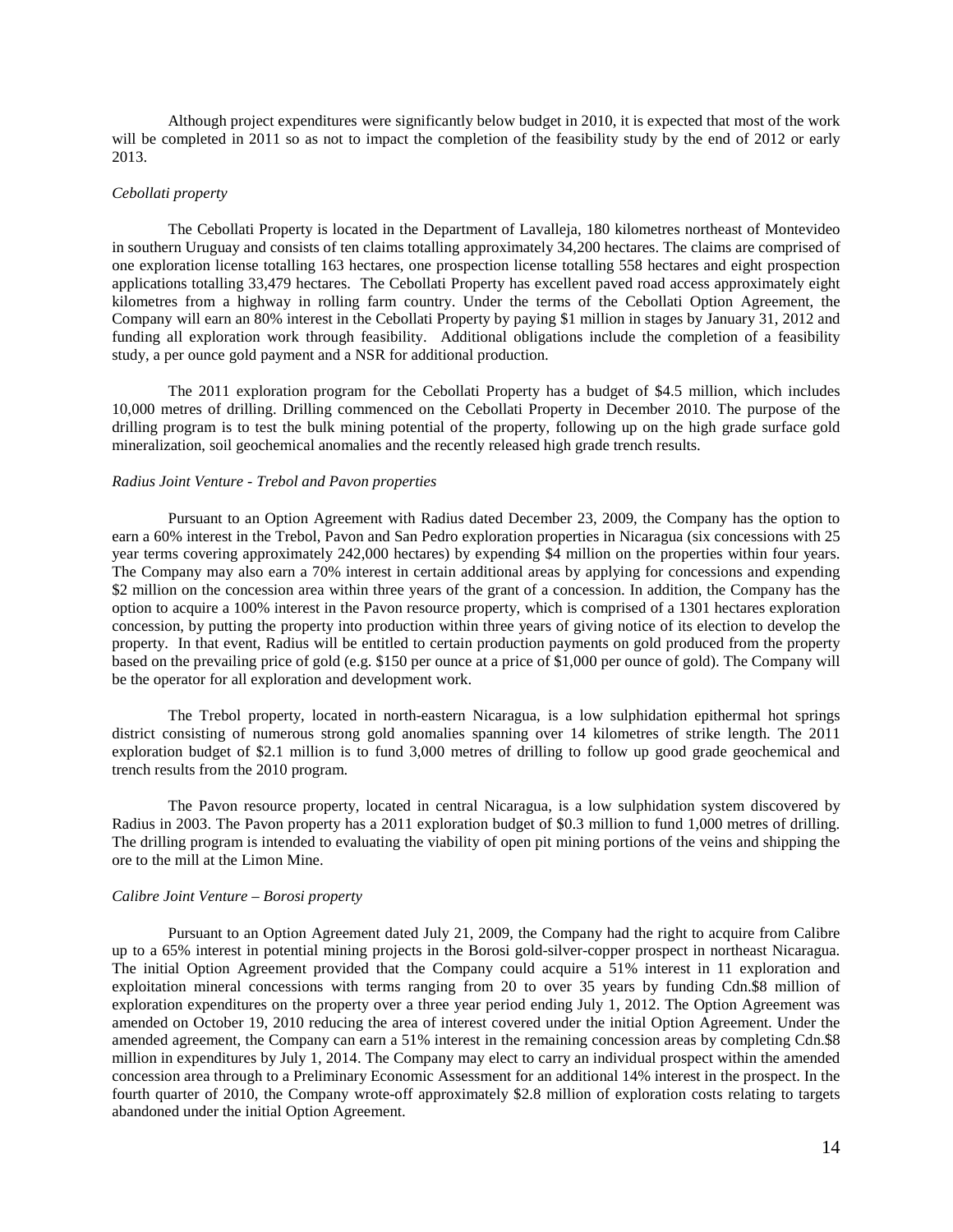## **CRITICAL ACCOUNTING ESTIMATES**

The Company's accounting policies are described in Notes 2 and 3 of its audited consolidated financial statements as at December 31, 2010. Management considers the following policies to be the most critical in understanding the judgments that are involved in the preparation of the Company's consolidated financial statements and the uncertainties that could impact its results of operations, financial condition and cash flows:

- Purchase price allocation;
- Use of estimates;
- Impairment of long-lived assets;
- Depreciation and depletion;
- Asset retirement obligations;
- Future income taxes; and
- Stock-based compensation.

### *Purchase price allocation*

Business acquisitions are accounted for by the purchase method of accounting whereby the purchase price is allocated to the assets acquired and the liabilities assumed based on fair value at the time of the acquisition. The excess purchase price over the fair value of identifiable assets and liabilities acquired is goodwill. The determination of fair value often requires management to make assumptions and estimates about future events. The assumptions and estimates with respect to determining the fair value of property, plant and equipment acquired generally require a high degree of judgment, and include estimates of mineral reserves acquired, future gold prices and discount rates. Changes in any of the assumptions or estimates used in determining the fair value of acquired assets and liabilities could impact the amounts assigned to assets and liabilities in the purchase price allocation.

#### *Use of estimates*

The preparation of these consolidated financial statements in conformity with generally accepted accounting principles in Canada requires management to make estimates and assumptions that affect the reported amounts of assets and liabilities and disclosures of contingent assets and liabilities at the date of the financial statements and the reported amounts of revenues and expenses during the reporting period. Actual results could differ from those estimates.

### *Impairment of long-lived assets*

The Company reviews and evaluates the recoverability of property, plant and equipment when events and circumstances suggest impairment. Where information is available and conditions suggest impairment, estimated future net cash flows are calculated using estimated future prices, proven and probable reserves, resources and operating and capital costs on an undiscounted basis. An impairment charge is recorded if the undiscounted future net cash flows are less than the carrying amount. Reductions in the carrying value, with a corresponding charge to operations, are recorded to the extent that the estimated future net cash flows on a discounted basis are less than the property interest carrying value.

Where estimates of future net cash flows are not available and where other conditions suggest impairment, management assesses whether the carrying value can be recovered. If an impairment is identified, the carrying value of the property interest is written down to its estimated fair value.

Although the Company has taken steps to verify title to mineral properties in which it has an interest, according to industry standards for the current stage of exploration of such properties, these procedures do not guarantee the Company's title. Such properties may be subject to prior undetected agreements or transfers and title may be affected by such defects.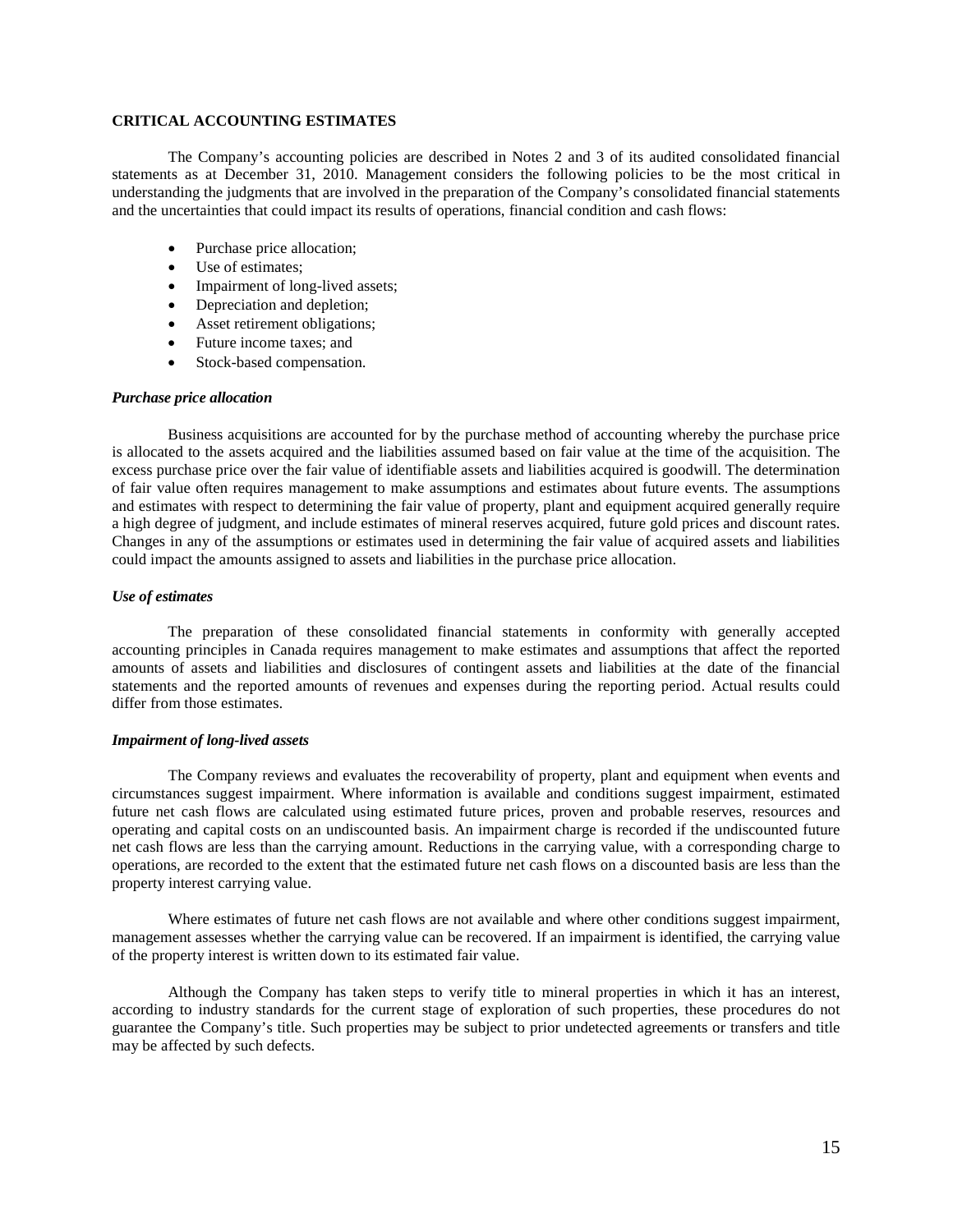#### *Depreciation and depletion*

Mine property, plant and equipment are recorded at cost. Repairs and maintenance expenditures are charged to operations; major improvements and replacements which extend the useful life of an asset are capitalized. Mine property, plant and machinery are amortized over the life of the mine using the unit-of-production ("UOP") method, based on recoverable ounces from the estimated proven and probable reserves and the measured and indicated resources. Mobile equipment is depreciated on a straight-line basis, net of residual value, over the shorter of the mine life or estimated useful life of the asset. Prior to commercial production, pre-production expenditures, net of revenue, are capitalized to plant and equipment.

Mineral acquisition, exploration and development costs are capitalized on an individual project basis until such time as the economics of an ore body are defined or the project is sold, abandoned or otherwise determined to be impaired. If production commences, these costs would be amortized using the UOP method. Unrecoverable costs for projects determined not to be commercially feasible are expensed in the year in which the determination is made or when the carrying value of the project is determined to be impaired.

The calculation of the depreciation and depletion expense could be materially affected by changes in the underlying estimates. Changes in estimates can be the result of actual future production differing from current forecasts of future production, expansion of reserves and resources through exploration activities, differences between estimated and actual costs of mining and differences in gold price used in the estimation of mineral reserves and resources. Significant judgment is involved in the determination of useful life and residual values for the computation of depreciation and depletion and no assurance can be given that actual useful lives and residual values will not differ significantly from current assumptions.

#### *Asset retirement obligations*

The Company's mining and exploration activities are subject to various laws and regulations governing the protection of the environment. Significant judgments and estimates are made when estimating the nature and costs associated with asset retirement obligations. Cash outflows relating to the obligations are expected to be incurred over periods estimated to extend to 2019 and beyond. When considering the effect of the extended time period over which costs are expected to be incurred, combined with the estimated discount rate and inflation factors, the fair value of the asset retirement obligations could materially change from period to period due to changes in the underlying assumptions.

#### *Future income taxes*

The Company uses the liability method of accounting for future income taxes. Under this method of tax allocation, future income tax assets and liabilities are recognized for temporary differences between the tax and accounting bases of assets and liabilities as well as for the benefit of losses available to be carried forward to future years for tax purposes. Future income tax assets and liabilities are measured using enacted or substantively enacted tax rates expected to apply when the asset is realized or the liability is settled. The amount of future income tax assets recognized is limited to the amount that is more likely than not to be realized. The effect on future tax assets and liabilities of a change in tax rates is recognized in earnings in the period in which the change is substantively enacted.

#### *Stock-based compensation*

All stock option based awards made to directors, employees and consultants are recognized in these consolidated financial statements and measured using a fair value based method. Consideration received on the exercise of stock options is recorded as share capital. The related contributed surplus originally recognized when the options were earned, is transferred to share capital. The Company uses the Black-Scholes option pricing model to calculate the fair value of stock options. This model is subject to various assumptions. The assumptions the Company makes will likely change from time to time.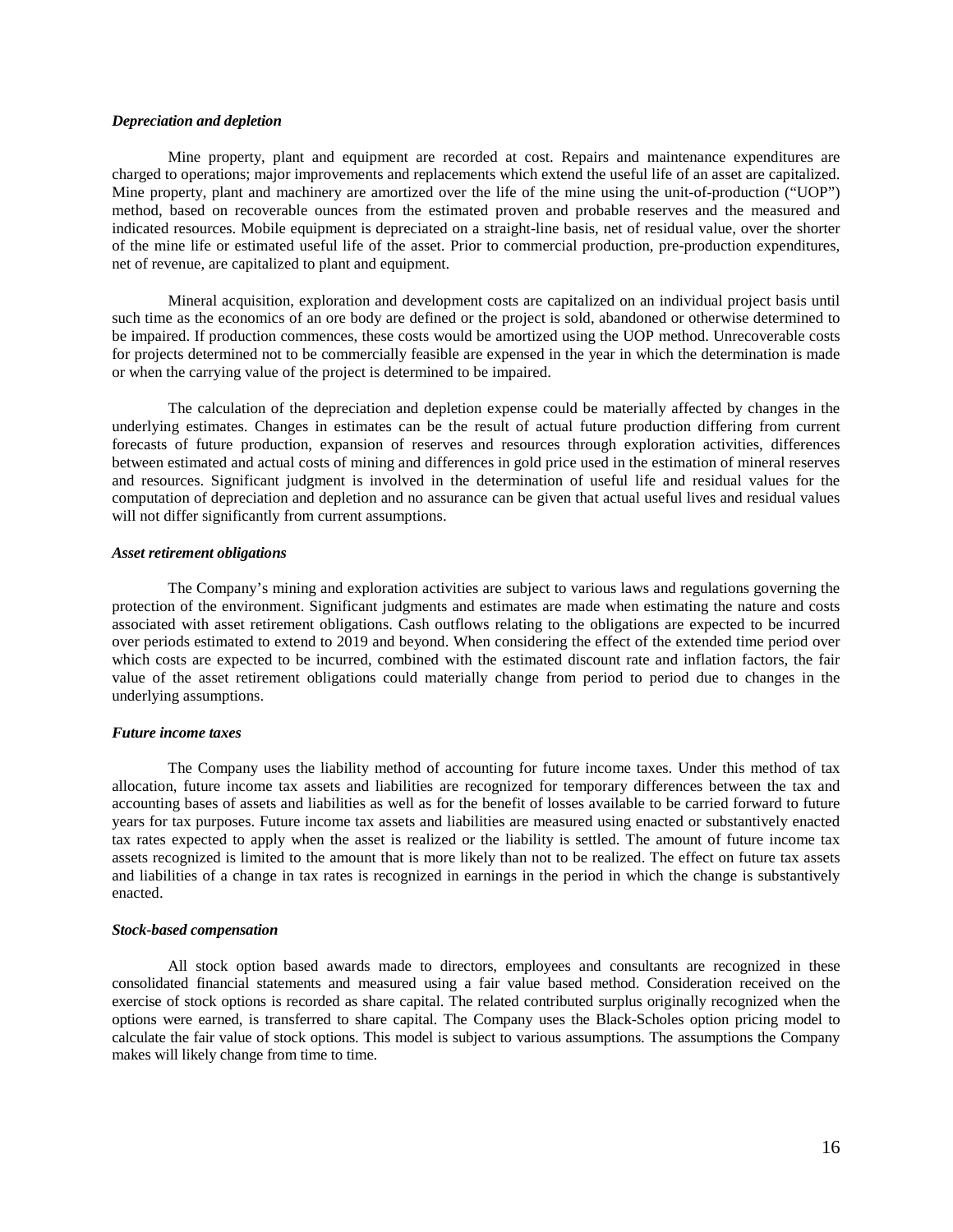## **RECENT ACCOUNTING PRONOUNCEMENTS**

### *International Financial Reporting Standards ("IFRS")*

In January 2006, the Canadian Accounting Standards Board ("AcSB") adopted a strategic plan, which includes the decision to move financial reporting for Canadian publicly accountable enterprises to a single set of globally accepted accounting standards, namely, International Financial Reporting Standards ("IFRS"), as issued by the International Accounting Standards Board ("IASB"). The AcSB confirmed in February 2008 plans to converge Canadian generally accepted accounting principles ("Canadian GAAP") with IFRS over a transition period with an effective implementation date for interim and annual periods commencing January 1, 2011.

B2Gold is in the process of transitioning its accounting basis from Canadian GAAP to International Financial Reporting Standards ("IFRS") effective for the first quarter of 2011. As part of this transition, the Company must convert the previously reported Canadian GAAP December 31, 2009 balance sheet and the 2010 interim consolidated statements of income and cash flows to IFRS.

The following summary provides an update on the IFRS Conversion Project, First Time Adoption and Key Accounting Policies.

### *1) IFRS Conversion Project*

The Company continues to assess the impact of the IFRS transition on its consolidated financial position.

The Company's IFRS conversion is carried out in three phases: high-level impact assessment, detailed evaluation, and implementation and review. During 2010, the Company completed its initial high-level impact assessment to identify key areas that may be affected by the conversion. A detailed evaluation of specific differences between IFRS and Canadian GAAP and how that impacts the Company's implementation is continuing. In addition, the Company is finalizing its assessment on the impact to its business activities, internal controls over financial reporting, disclosure controls and procedures, financial information systems, and financial reporting expertise.

## *Business Activities:*

As the Company's final IFRS accounting policies are developed, the Company will consider their impact on all material agreements prior to adoption (including debt covenants, capital requirements and compensation arrangements).

#### *Internal Controls Over Financial Reporting:*

The effectiveness of internal controls over financial reporting is being assessed for all changes to the Company's policies and procedures. The final impact of the Company's internal control over financial reporting cannot be fully assessed until the final accounting policies under IFRS are determined. Notwithstanding, given the Company's stage of development, the Company does not consider that the adoption of IFRS will have a significant impact on the Company's internal control over financial reporting.

### *Disclosure Controls and Procedures:*

The Company does not believe it will require significant revisions to its control environment for changes in its disclosure controls and procedures as a result of the transition to IFRS.

### *Financial Information Systems:*

The initial review of the Company's information and data systems suggest that they are sufficient and no significant changes will be required to either capture information required or to be reported under IFRS.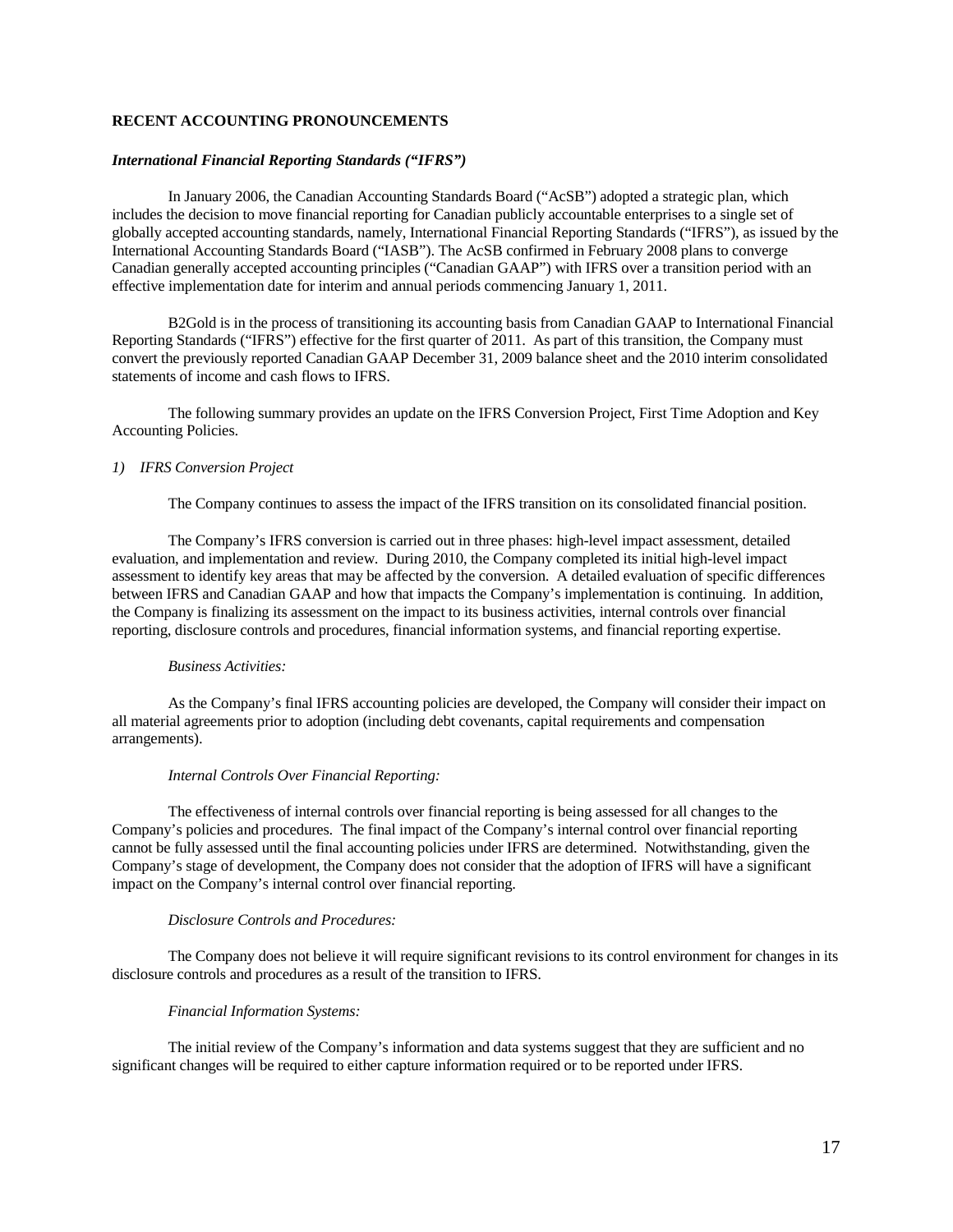### *Financial Reporting Expertise:*

The Company has performed an initial assessment of the financial expertise required to adopt IFRS and considers that it has sufficient in-house resources to review IFRS requirements and to assess any required adjustments to the opening balance sheet under IFRS. However, the situation will be monitored on an on-going basis, and management will consider hiring additional IFRS expertise on a consulting basis as needed.

The Company intends to provide additional IFRS training to staff during the year. The Company also intends to consult on a frequent basis with its auditors to ensure its assessments on the adoption of IFRS are accurate.

Finally, since the IFRS accounting standards, and interpretation thereof, constantly evolves , there may be additional new or revised IFRS accounting standards prior to the Company's issuance of its first IFRS financial statements and these revisions may impact the opening balance sheet, the 2010 operating results and the note disclosures presented herein.

## *2) First Time Adoption*

IFRS 1 allows a first-time IFRS adopter to apply certain transitional provisions to exempt itself from the full retrospective application of specific IFRS policies. As part of this transition process, the Company evaluated the available IFRS 1 exemptions and so far, has elected to adopt the following transitional accounting policies:

#### *Borrowing Costs*:

The Company elected to utilize the option in IFRS 1 to not apply IAS 23 retrospectively to borrowing costs prior to January 1, 2010. The impact of this policy decision is that all previously expensed interest and related borrowing costs will continue to be accounted for as originally recorded under Canadian GAAP.

### *Business Combinations*:

The Company elected to utilize the option in IFRS 1 to not apply IFRS 3 Business Combinations ("IFRS 3") retrospectively to business combinations prior to January 1, 2010 and to apply IFRS 3 prospectively to business combinations on or after the January 1, 2010 transition date (any business combination recorded under Canadian GAAP during 2010 must be restated for the 2011 comparative reporting). The impact of this policy decision is that all prior business combinations will continue to be accounted for as originally recorded under Canadian GAAP.

#### *Share Based Payments:*

The Company has elected to use the transition exemption available to not retrospectively apply the IFRS 2 calculation method to any share options granted after November 7, 2002 and / or vested before January 1, 2010.

### *Asset Retirement Obligations:*

The Company has elected to apply the exemption from full retrospective application of decommissioning provisions as allowed under IFRS 1. As such, the Company has re-measured the provisions as at January 1, 2010 under IAS 37 'Provisions, contingent liabilities and contingent assets'; estimated the amount to be included in the cost of the related asset by discounting the liability to the date at which the liability first arose using best estimates of the historical risk-adjusted discount rates; and recalculated the related accumulated depreciation, depletion and amortization under IFRS up to the transition date.

### *3) Key Accounting Policies*

The Company is completing its review and comparison of the following current Canadian GAAP accounting policies to the IFRS accounting standards: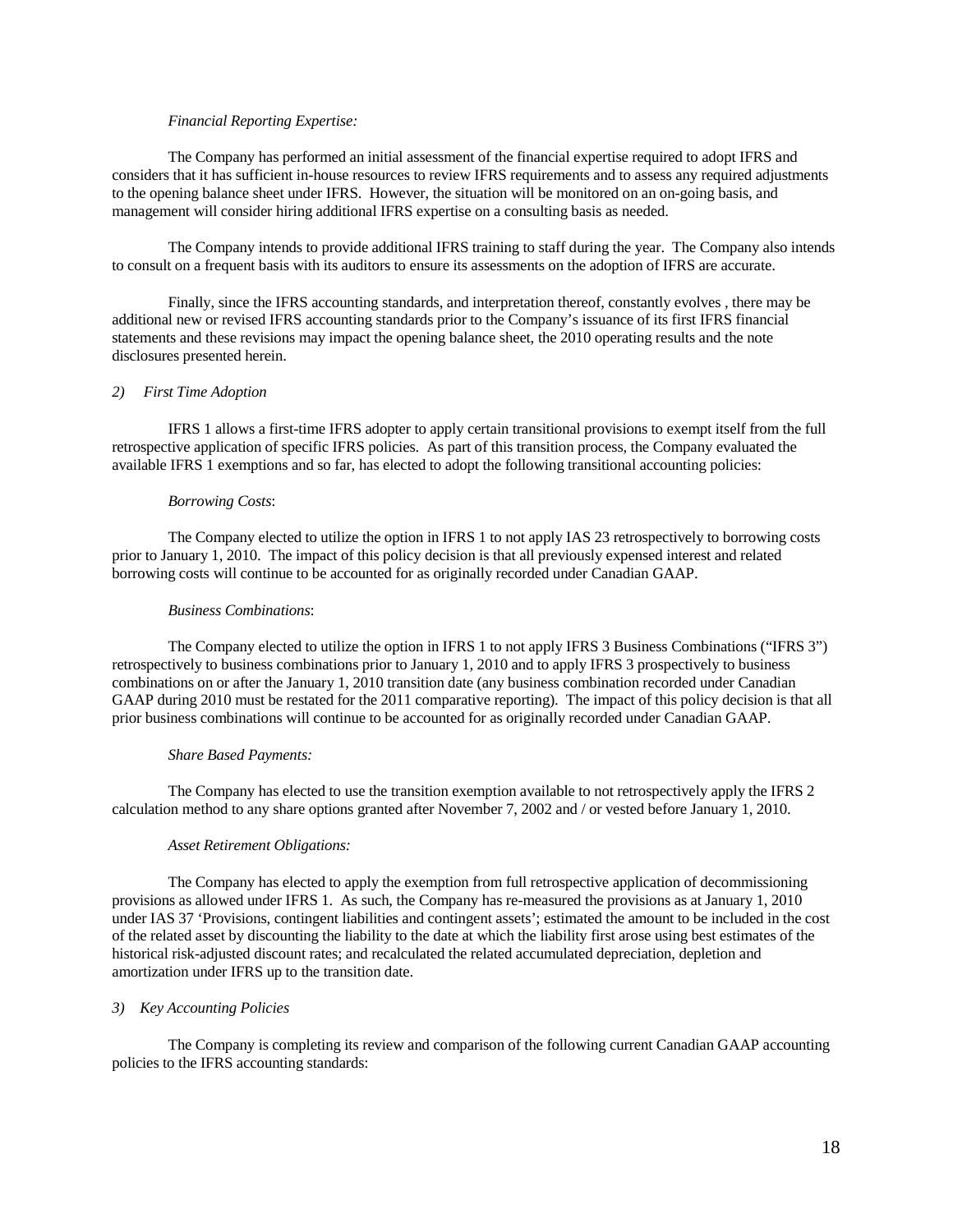### *Asset retirement obligations (IFRS: Decommissioning and Reclamation Provisions):*

The Company's future obligations to retire an asset including site closure, dismantling, remediation and ongoing treatment and monitoring are currently recorded as a liability at fair value at the time incurred. The fair value determination is based on estimated future cash-flows, the current credit adjusted risk-free discount rate and an estimated inflation factor. The value of asset retirement obligations is evaluated on an annual basis or as new information becomes available on the expected amounts and timing of cash flows required to discharge the liability and accreted to full value over time through periodic charges to earnings. These changes in value are recorded in the period in which they are identified and when costs can be reasonably quantified, and are capitalized as part of the asset's carrying value and amortized over the asset's estimated useful life. Differences under IFRS include:

- IFRS defines site restoration and environmental provisions as legal or constructive obligations; Canadian GAAP limits the definition to legal obligations.
- IFRS requires provisions to be updated at each balance sheet date using a current pre-tax discount rate (which reflects current market assessment of the time value of money and the risk specific to the liability). Canadian GAAP requires the use of a current credit-adjusted, risk-free rate for upward adjustments, and the original credit-adjusted, risk-free rate for downward revisions.
- Accretion expense is recorded as a finance cost under IFRS rather than as an element of operating cost.

Under IFRS 1, the Company has elected to exempt itself from the full retrospective application of decommissioning and reclamation provisions and is in the process of re-measuring its provisions as of January 1, 2010.

### *Exploration and Evaluation costs:*

The International Accounting Standards Board ("IASB") has not made a definitive determination as to whether exploration and evaluation costs should be capitalized or expensed. IFRS 6 allows companies to choose a policy that capitalizes these costs. The policy must be disclosed in the notes to the financial statements. The Company expects to continue capitalizing its exploration and evaluation costs in a manner consistent with its current accounting policy.

### *Long-lived asset impairment:*

Under Canadian GAAP, mineral property impairment testing is performed using a two-step test. The first step is to determine if there is an impairment loss by using an undiscounted cash flow analysis. If that analysis identifies an impairment loss, the loss is measured as the amount by which carrying value exceeds fair value. The fair value is often based on discounted cash flows. Under IFRS, assets are tested for impairment using a one-step process based on discounted cash flows. IFRS also allows the reversal of impairment charges from previous years if the fair value exceeds the carrying value of long-lived assets.

#### *Property, plant and equipment:*

The Company's property, plant and equipment are recorded at cost.

- IFRS 1 allows companies to elect fair value as the deemed cost of an individual asset at the date of transition.
- IFRS requires a componentization approach, separately identifying and measuring significant individual components of assets which have different useful lives. Significant components will be depreciated based on their individual useful lives.

The Company is in the process of identifying the significant components and associated useful lives and calculating the depreciation, depletion and amortization.

#### *Foreign currency translation:*

The Company's functional currency is United States dollars and under Canadian GAAP, the Company's foreign subsidiaries are accounted for as integrated operations with their financial statements, stated in foreign currencies, translated using the temporal method.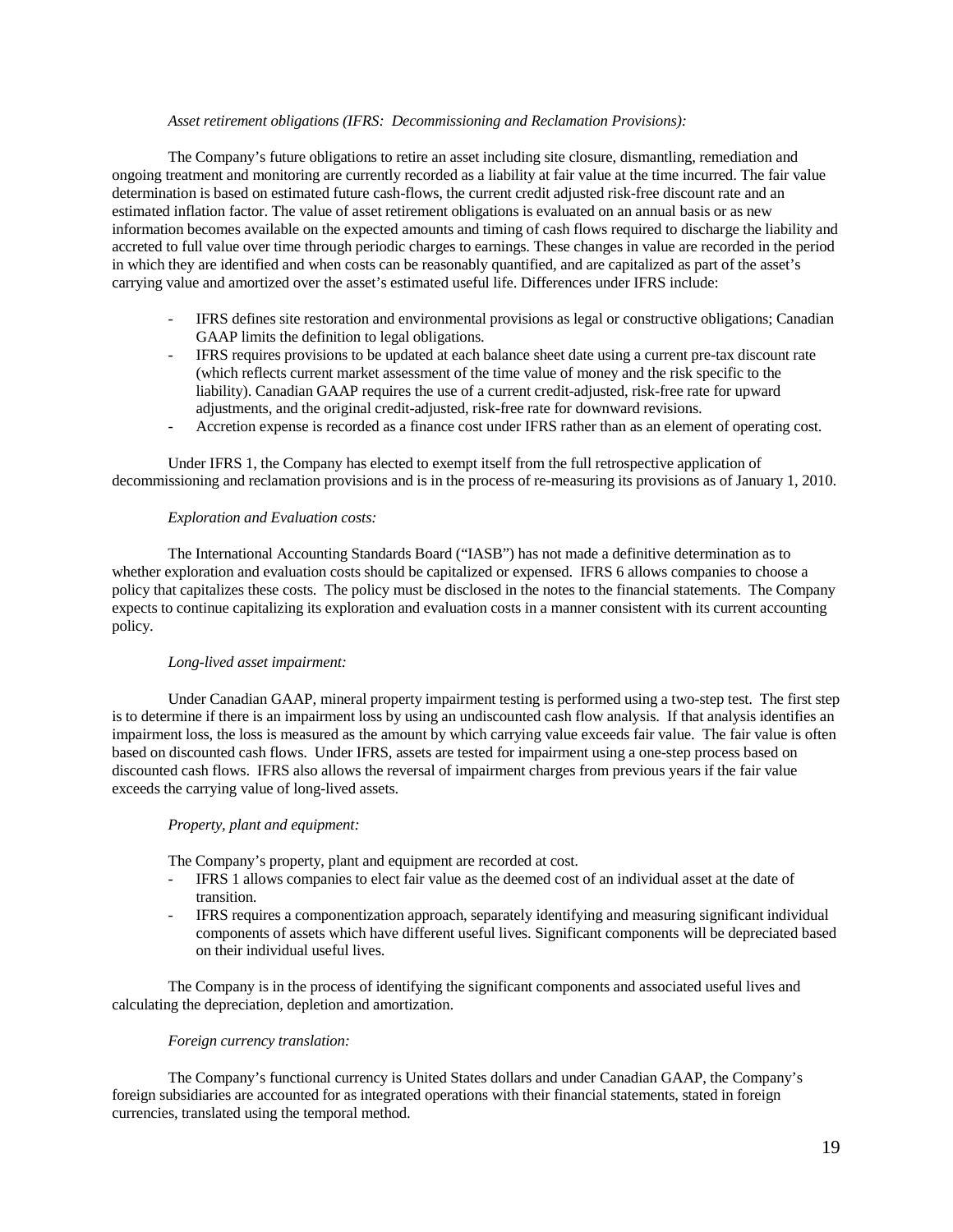IFRS uses a functional currency concept (currency of the primary economic environment in which the entity operates) to determine the method of measuring foreign currency translation.

At this time, the Company is still assessing the potential impact, if any, this policy may have on the Company's financial position.

## *Financial Instruments:*

Financial and derivative instruments, including embedded derivatives, are recorded at fair values, with changes in those fair values recognized in net earnings or loss.

- IFRS has a different derivative definition as compared to existing Canadian GAAP. This difference may have a significant impact on the number of recognized embedded derivatives.

At this time, the Company is still assessing the potential impact, if any, this policy may have on the Company's financial position.

### *Future Income Taxes (IFRS: Deferred Income Taxes):*

The method of accounting for income taxes under IFRS is similar to Canadian GAAP, but one of the exemptions under IFRS may have a significant impact on the Company's financial reporting. Under current IFRS guidelines, the recognition of future income tax ("FIT") assets or liabilities that arise from the initial recognition of assets or liabilities that do not impact profit *or* loss and other than in a business combination is prohibited. The Company's FIT liability balance is almost exclusively due to the difference between the carrying value and the tax value for the properties that the Company acquired as a result of an acquisition of assets, not a business combination. As a result, the exemption under IFRS would apply and would eliminate the majority of the Company's FIT liability balance recognized under Canadian GAAP. It would also decrease the carrying value of mineral properties by a similar amount because when the FIT liability was recognized, the carrying values of the related mineral properties were grossed up by the same amount. The IASB has recently issued an exposure draft suggesting changes to its income tax standard. The exposure draft has received a significant number of comments and it is uncertain what changes, if any, will be made before the Company's adoption date.

#### *Contingent liabilities:*

Under IFRS, a provision is to be recognized when (a) there is a present obligation as an result of a past transaction or event; (b) it is probable that an outflow of resources will be required to settle the obligation; and (c) a reliable estimate can be made of the obligation. The threshold for recognition of a provision under Canadian GAAP is higher than under IFRS. Therefore, it is possible that some contingent liabilities which would not have been recognized under Canadian GAAP may meet the criteria for recognition as a provision under IFRS.

#### *Other:*

The Company is assessing other IFRS accounting policies that may have an impact on its operations but are considered, at this time, not to have a significant effect on 2010 financial results. These policies include employee future benefits, reserves and resources, share based payments and revenue recognition.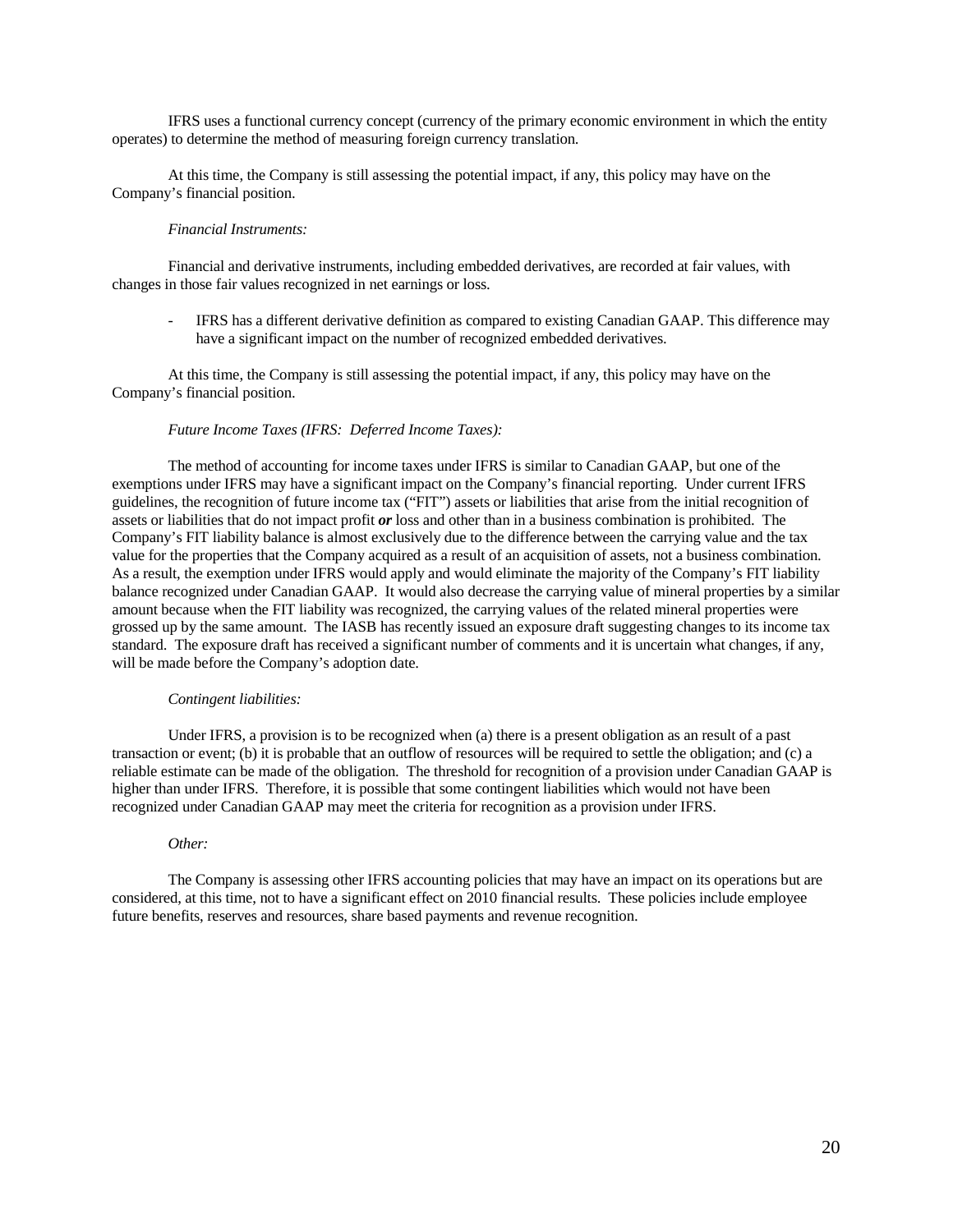## **RISKS AND UNCERTAINTIES**

*The exploration and development of natural resources are highly speculative in nature and are subject to significant risks. The risk factors noted below do not necessarily comprise all those faced by the Company. The Company is faced with a number of other risk factors as described under "Risk Factors", disclosed in its Annual Information Form, available under the Company's profile on SEDAR at [www.sedar.com.](http://www.sedar.com/) Additional risks and uncertainties not presently known to the Company or that the Company currently considers immaterial may also impair the business, operations and future prospects of the Company. If any of the following risks actually occur, the business of the Company may be harmed and its financial condition and results of operations may suffer significantly.* 

### *Exploration, Development and Operating Risks*

Mining operations generally involve a high degree of risk. The Company's operations are subject to all the hazards and risks normally encountered in the exploration, development and production of gold, including unusual and unexpected geologic formations, seismic activity, rock bursts, cave-ins, flooding, pit wall failure and other conditions involved in drilling and removal of material, any of which could result in damage to, or destruction of, mines and other producing facilities, damage to life or property, environmental damage and possible legal liability. Although adequate measures to minimize risk are being taken, milling operations are subject to hazards such as fire, equipment failure or failure of retaining dams around tailings disposal areas which may result in environmental pollution and consequent liability.

The exploration for and development of mineral deposits involves significant risks which even a combination of careful evaluation, experience and knowledge may not eliminate. While the discovery of an ore body may result in substantial rewards, few properties that are explored are ultimately developed into producing mines and no assurance can be given that minerals will be discovered in sufficient quantities or having sufficient grade to justify commercial operations or that funds required for development can be obtained on a timely basis. Major expenses may be required to locate and establish mineral reserves, to develop metallurgical processes and to construct mining and processing facilities at a particular site. It is impossible to ensure that the exploration or development programs planned by the Company will result in a profitable commercial mining program. The economics of developing gold and other mineral properties are affected by many factors including the cost of operations, variations of the grade of ore mined, fluctuations in the price of gold or other minerals produced, costs of processing equipment and such other factors as government regulations, including regulations relating to royalties, allowable production, importing and exporting of minerals and environmental protection. The exact effect of these factors cannot be accurately predicted but the combination of these factors may result in the Company not receiving an adequate return on invested capital.

There is no certainty that the expenditures made by the Company towards the search and evaluation of mineral deposits will result in discoveries or development of commercial quantities of ore.

#### *Foreign Countries and Mining Risks*

The Company's production activities are currently conducted in Nicaragua and, as such, the Company's operations are exposed to various levels of political, economic and other risks and uncertainties. These risks and uncertainties vary from country to country and include, but are not limited to, terrorism, hostage taking, military repression, extreme fluctuations in currency exchange rates, high rates of inflation, labour unrest, the risks of war or civil unrest, expropriation and nationalization, uncertainty as to the outcome of any litigation in foreign jurisdictions, uncertainty as to enforcement of local laws, renegotiation or nullification of existing concessions, licences, permits and contracts, illegal mining, changes in taxation policies, restrictions on foreign exchange and repatriation, and changing political conditions, currency controls and governmental regulations that favour or require the awarding of contracts to local contractors or require foreign contractors to employ citizens of, or purchase supplies from, a particular jurisdiction.

The Company has interests in exploration properties that are located in developing countries, including Nicaragua and Colombia, and the mineral exploration and mining activities of the Company may be affected in varying degrees by political instability and government regulations relating to foreign investment and the mining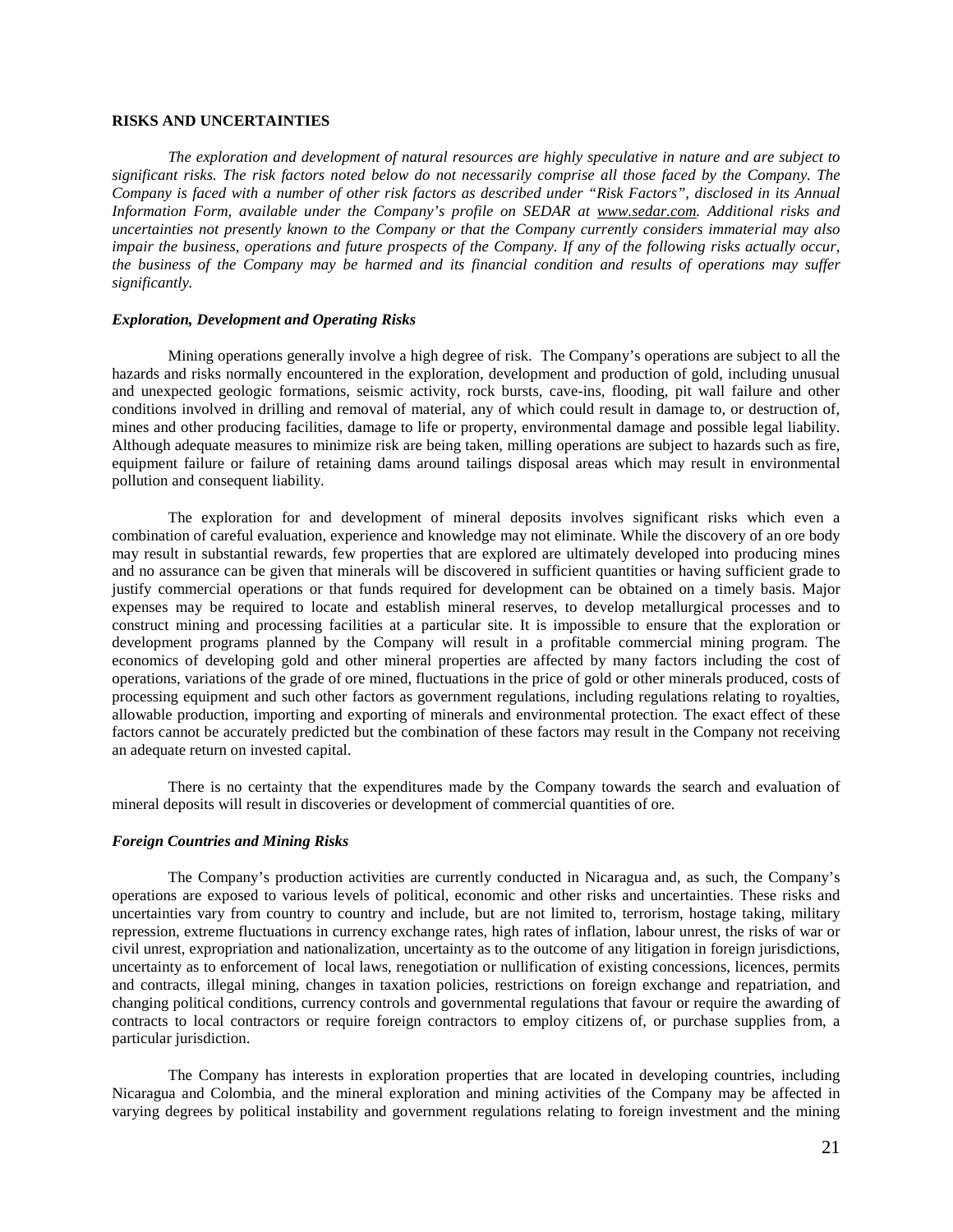industry. Changes, if any, in mining or investment policies or shifts in political attitude in Nicaragua or Colombia may adversely affect the Company's operations or profitability. Operations may be affected in varying degrees by government regulations with respect to, but not limited to, restrictions on production, price controls, export controls, currency remittance, income taxes, expropriation of property, foreign investment, maintenance of claims, environmental legislation, land use, land claims of local people, water use and mine safety.

Failure to comply with applicable laws, regulations, and permitting requirements may result in enforcement actions there under, including orders issued by regulatory or judicial authorities causing operations to cease or be curtailed, and may include corrective measures requiring capital expenditures, installation of additional equipment, or remedial actions. Parties engaged in mining operations may be required to compensate those suffering loss or damage by reason of the mining activities and may have civil or criminal fines or penalties imposed for violations of applicable laws or regulations. Amendments to current laws, regulations and permits governing operations and activities of mining companies, or more stringent implementation thereof, could have a material adverse impact on the Company and cause increases in capital expenditures or production costs or reduction in levels of production at producing properties or require abandonment or delays in development of new mining properties.

The occurrence of these various factors and uncertainties cannot be accurately predicted and could have an adverse effect on the Company's business, financial condition and results of operations.

#### *Property Interests*

The ability of the Company to carry out successful mineral exploration and development activities and mining operations will depend on a number of factors. No guarantee can be given that the Company will be in a position to comply with all conditions and obligations, or to require third parties to comply with their obligations with respect to such properties. Furthermore, while it is common practice that permits and licenses may be renewed, extended or transferred into other forms of licenses appropriate for ongoing operations, no guarantee can be given that a renewal, extension or a transfer will be granted to the Company or, if they are granted, that the Company will be in a position to comply with all conditions that are imposed. A number of the Company's interests are the subject of pending applications to register assignments, extend the term, increase the area or to convert licenses to concession contracts and there is no assurance that such applications will be approved as submitted.

The Company is satisfied, based on due diligence conducted by the Company, that its interests in the properties are valid and exist. There can be no assurances, however, that the interests in the Company's properties are free from defects or that the material contracts between the Company and the entities owned or controlled by foreign government will not be unilaterally altered or revoked. There is no assurance that such rights and title interests will not be revoked or significantly altered to the detriment of the Company. There can be no assurances that the Company's rights and title interests will not be challenged or impugned by third parties. The Company's interests in properties may be subject to prior unregistered agreements or transfers and title may be affected by undetected defects or governmental actions.

Certain of the Company's property interests are also the subject of joint ventures that give the Company the right to earn an interest in the properties. To maintain a right to earn an interest in the properties, the Company may be required to make certain expenditures in respect of the property maintenance by paying government claim and other fees. If the Company fails to make the expenditures or fails to maintain the properties in good standing, the Company may lose its right to such properties and forfeit any funds expended to such time.

## *Commodity Prices*

The profitability of the Company's operations will be dependent upon the market price of mineral commodities. Mineral prices fluctuate widely and are affected by numerous factors beyond the control of the Company. The level of interest rates, the rate of inflation, world supply of mineral commodities, consumption patterns, sales of gold by central banks, forward sales by producers, production, industrial and jewellery demand, speculative activities and stability of exchange rates can all cause significant fluctuations in prices. Such external economic factors are in turn influenced by changes in international investment patterns, monetary systems and political developments. The prices of mineral commodities have fluctuated widely in recent years. Current and future price declines could cause commercial production to be impracticable.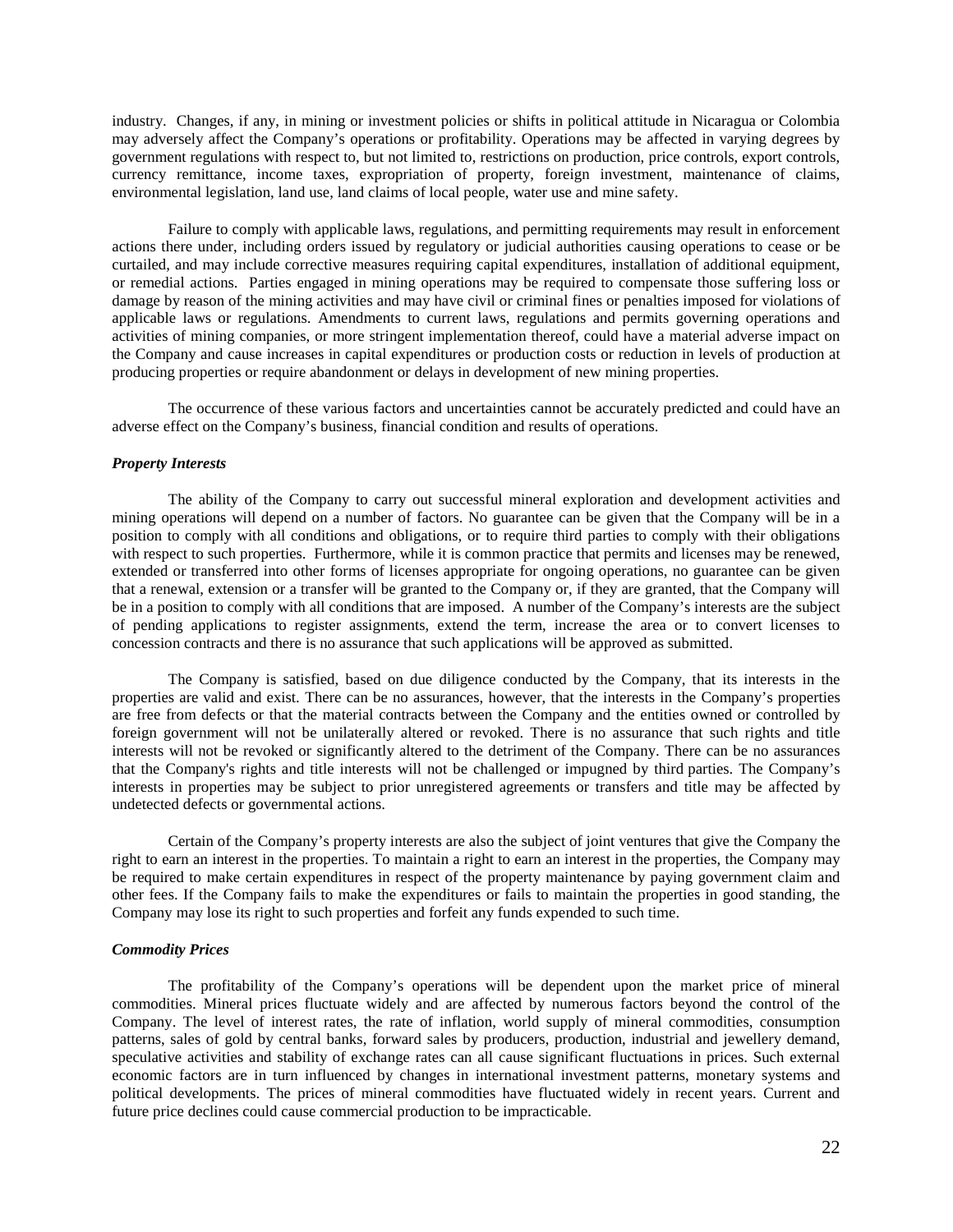The Company's revenues and earnings also could be affected by the prices of other commodities such as fuel and other consumable items, although to a lesser extent than by the price of gold. The prices of these commodities are affected by numerous factors beyond the Company's control.

#### *Currency Risks*

The Company's operations in foreign countries are subject to currency fluctuations and such fluctuations may materially affect the Company's financial position and results. The Company reports its financial results in United States dollars and incurs expenses in United States dollars, Canadian dollars, Nicaraguan córdobas, and Colombian pesos. As the exchange rates between the Nicaraguan córdoba, Colombian peso and Canadian dollar fluctuate against the United States dollar, the Company will experience foreign exchange gains and losses. The exchange rate between the córdoba and the United States dollar varies according to a pattern set by the Nicaraguan Central Bank. The córdoba has been annually devalued versus the United States dollar by means of a crawling peg mechanism which currently stands at approximately 5%.

#### *Environmental Compliance*

The Company's operations are subject to local laws and regulations regarding environmental matters, the abstraction of water, and the discharge of mining wastes and materials. Any changes in these laws could affect the Company's operations and economics. Environmental laws and regulations change frequently, and the implementation of new, or the modification of existing, laws or regulations could harm the Company. The Company cannot predict how agencies or courts in foreign countries will interpret existing laws and regulations or the effect that these adoptions and interpretations may have on the Company's business or financial condition.

The Company may be required to make significant expenditures to comply with governmental laws and regulations. Any significant mining operations will have some environmental impact, including land and habitat impact, arising from the use of land for mining and related activities, and certain impact on water resources near the project sites, resulting from water use, rock disposal and drainage run-off. No assurances can be given that such environmental issues will not have a material adverse effect on the Company's operations in the future. While the Company believes it does not currently have any material environmental obligations, exploration activities may give rise in the future to significant liabilities on the Company's part to the government and third parties and may require the Company to incur substantial costs of remediation. Additionally, the Company does not maintain insurance against environmental risks. As a result, any claims against the Company may result in liabilities the Company will not be able to afford, resulting in the failure of the Company's business. Failure to comply with applicable laws, regulations, and permitting requirements may result in enforcement actions there under, including orders issued by regulatory or judicial authorities causing operations to cease or be curtailed, and may include corrective measures requiring capital expenditures, installation of additional equipment, or remedial actions. Parties engaged in exploration operations may be required to compensate those suffering loss or damage by reason of the exploration activities and may have civil or criminal fines or penalties imposed for violations of applicable laws or regulations and, in particular, environmental laws.

Amendments to current laws, regulations and permits governing operations and activities of exploration companies, or more stringent implementation thereof, could have a material adverse impact on the Company and cause increases in expenditures and costs or require abandonment or delays in developing new mining properties.

### **INTERNAL CONTROLS**

Disclosure controls and procedures are designed to provide reasonable assurance that all relevant information is gathered and reported to management, including the CEO and CFO, on a timely basis so that appropriate decisions can be made regarding public disclosure. Management, with the participation of the certifying officers, has evaluated the effectiveness of the design and operation, as of December 31, 2010, of the Company's disclosure controls and procedures (as defined by the Canadian Securities Administrators). Based on that evaluation, the certifying officers have concluded that such disclosure controls and procedures are effective and designed to ensure that material information relating to the Company and its subsidiaries is made known to them by others within those entities.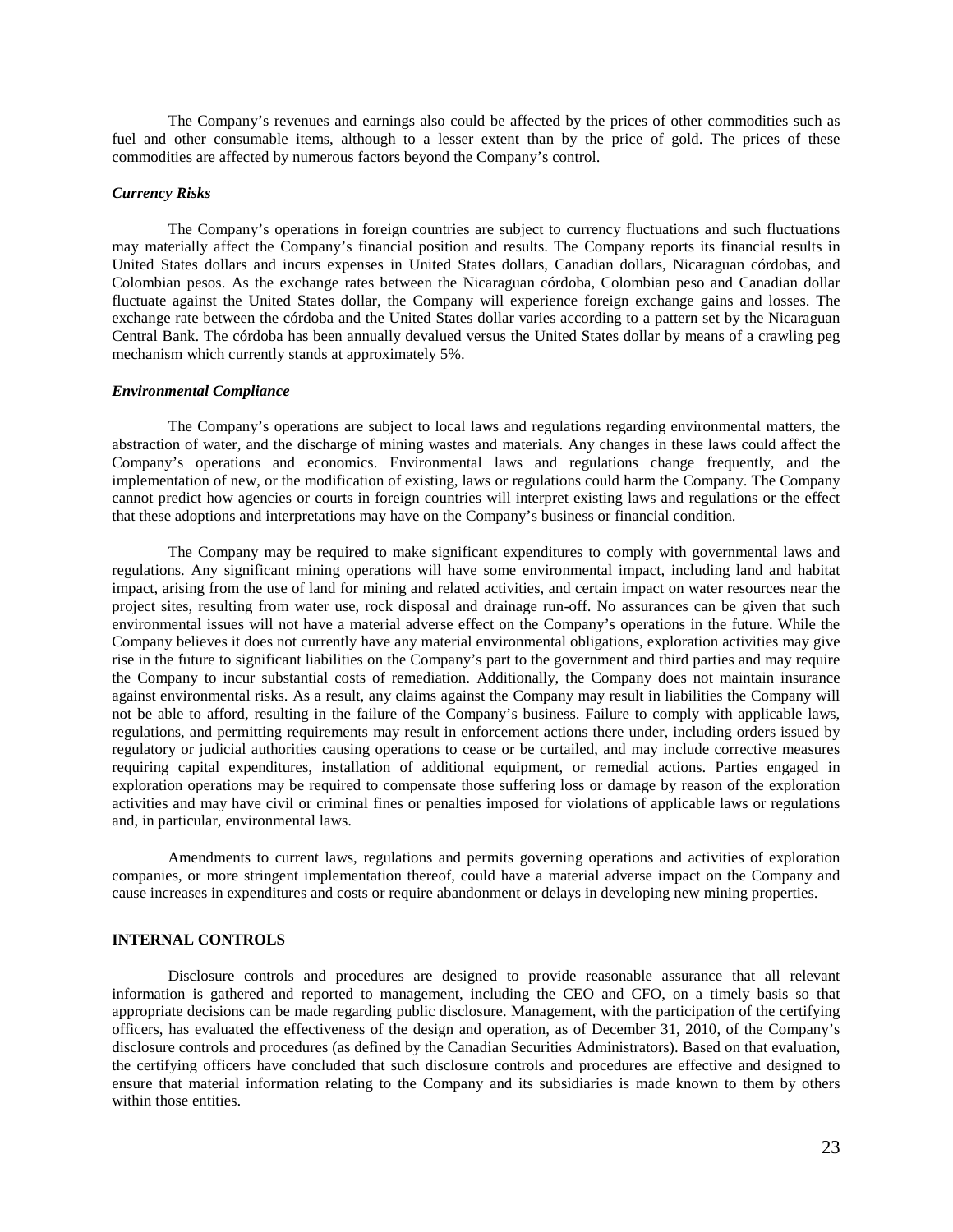Internal controls over financial reporting are designed to provide reasonable assurance regarding the reliability of financial reporting and compliance with Canadian generally accepted accounting principles in the financial statements. Management has evaluated the design of internal controls over financial reporting and has concluded that such internal controls over financial reporting are designed to provide reasonable assurance regarding the reliability of financial reporting and the preparation of financial statements for external purposes in accordance with generally accepted accounting principles in Canada. In addition, there have been no changes in the Company's internal control over financial reporting during 2010 that have materially affected, or are reasonably likely to materially affect, its internal control over financial reporting.

## **NON-GAAP MEASURES**

Cash cost per ounce data are intended to provide additional information and should not be considered in isolation or as a substitute for measures of performance prepared in accordance with GAAP.

|                                                                                                                                                                                    | Three months ended<br>December 31 |                       | <b>Years ended</b><br>December 31 |                            |
|------------------------------------------------------------------------------------------------------------------------------------------------------------------------------------|-----------------------------------|-----------------------|-----------------------------------|----------------------------|
|                                                                                                                                                                                    | <u>2010</u>                       | <u>2009</u>           | <u>2010</u>                       | <u>2009</u>                |
|                                                                                                                                                                                    | \$<br>(000's)                     | \$<br>(000's)         | \$<br>(000's)                     | \$<br>(000's)              |
| Operating costs per consolidated financial statements<br>Royalties and production taxes<br>Inventory sales adjustment<br>Accrual for past severance obligations (per July 3, 2009) | 18,137<br>2,759<br>1,549          | 4,120<br>279<br>(134) | 62,762<br>7,178<br>1,505          | 18,221<br>1,242<br>(1,314) |
| collective labour agreement)                                                                                                                                                       | 22,445                            | 4,265                 | 71,445                            | (451)<br>17,698            |
| Gold production (in ounces)                                                                                                                                                        | 36,824                            | 3,577                 | 108,688                           | 20,612                     |
| Total cash costs per ounce of gold production (\$/ounce)                                                                                                                           | 609                               | 1,193                 | 657                               | 859                        |

Total cash costs per ounce is derived from amounts included in the Consolidated Statement of Operations and include mine site operating costs such as mining, processing, smelting, refining, transportation costs, royalties and production taxes, less silver by-product credits.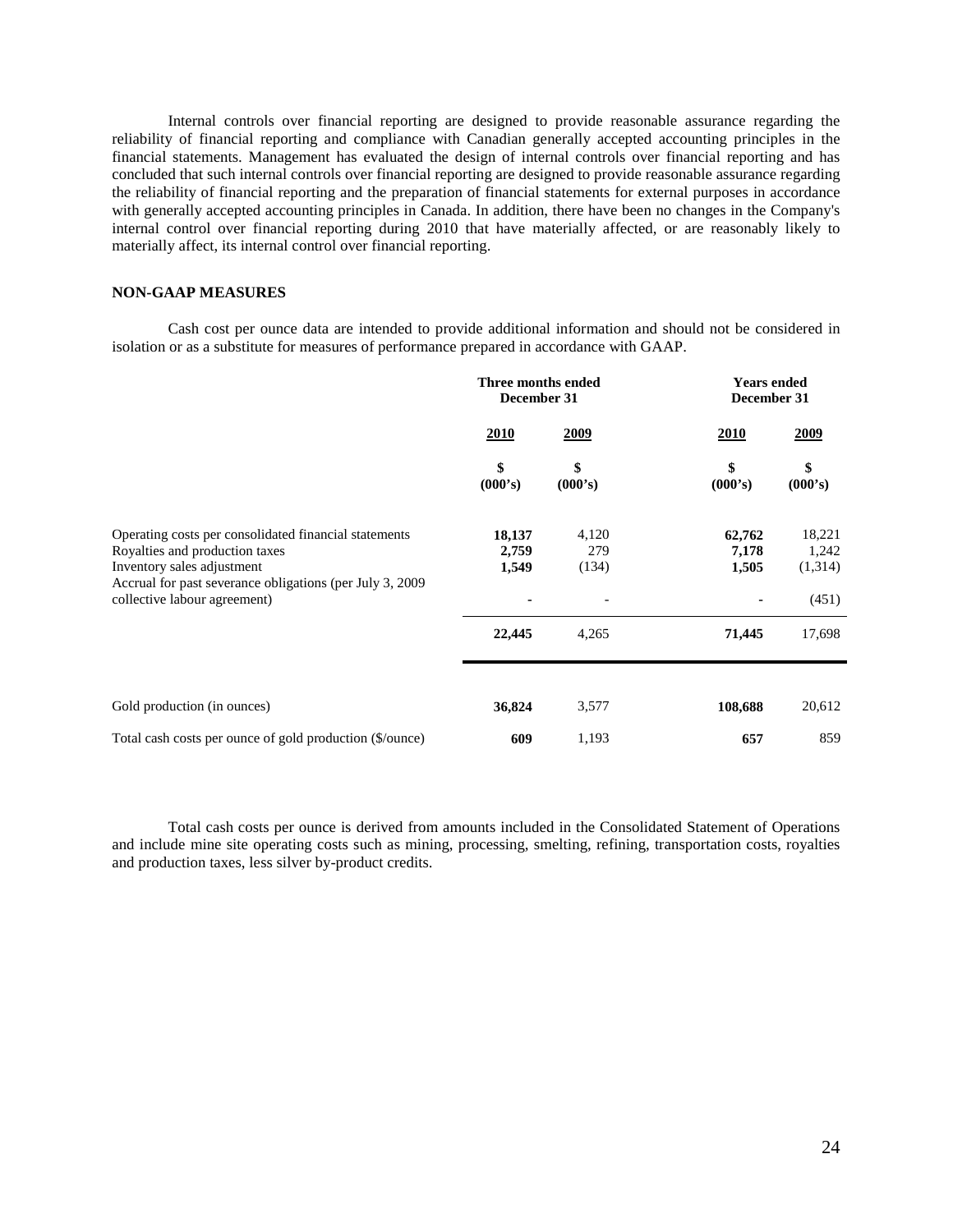## **OUTLOOK**

In 2010 B2Gold enjoyed a very profitable year of gold production and significant success on exploration projects. Our strong operating performance at the mines, robust gold prices, and our lack of debt, combined to leave us with a cash balance at year end of approximately \$70 million.

In 2011 we will continue to optimize gold production at the two mines, and further explore around the mines and our other numerous exploration projects, all funded from our strong cash position and cash generated from La Libertad and Limon Mines. The mines are projected to produce on a combined basis approximately 130,000 to 140,000 ounces of gold.

### *Operations*

#### *La Libertad Mine, Nicaragua*

After a successful ramp up of production in 2010 La Libertad Mine is projected to produce between 88,000 to 94,000 ounces of gold in 2011 with projected operating cash costs of approximately \$440 to \$460 per ounce of gold. The mine is debt free and has no gold hedging.

In 2011 the operations team will remain focused on optimizing production at La Libertad Mine.

Based on the success of last year's exploration drilling on the Jabali Zone located approximately 10 km from La Libertad mill, the Company has calculated a new resource of 3,545,925 tonnes at 4.58 g/t gold containing 522,393 ounces. Based on this new resource, the Company has decided to increase the \$4.6 million exploration budget at La Libertad by \$4.1 million. Drilling will now focus on infill drilling and further exploration of the Jabali Zones which remain open. Three rigs are currently drilling at Jabali and three additional rigs are expected to join in May 2011.

The new resource at Jabali not only indicates the potential to significantly increase the La Libertad's seven year mine life but also the potential to deliver higher grade ore to the mill which could result in higher annual gold production and lower operating costs per ounce produced.

The Company has also received positive drill results from diamond drilling in and adjacent to the Mojon and San Juan deposits. The Mojon deposit is currently being mined and the San Juan deposit is in the inferred resource category. Much of the drilling at Mojon and San Juan is part of an infill program with the objective to convert the inferred to an indicated resource.

#### *Limon Mine, Nicaragua*

In 2011, the Limon Mine is forecast to produce between 42,000 and 46,000 ounces of gold at an operating cash cost of \$720 to \$740 per ounce. The Company will continue to optimize production at the Limon Mine and expend \$20 million on capital expenditures for improvements to the mine, mill and infrastructure.

### The 2011 exploration budget for Limon is \$3.2 million including 10,000 metres of drilling.

For the remainder of the year two drill rigs will continue drilling to increase the mine life and explore potential higher grade targets. In some previous years the Limon Mine processed significantly higher grade ore resulting in a substantial increase in gold production. Based on the positive deeper exploration drill results at the Santa Pancha vein and other exploration targets the Company has increased proven and probable reserves at Limon to 1,949,692 tonnes at a grade of 4.48 g/t containing 280,000 ounces of gold yielding a five year mine life. The Company believes there is excellent potential to further increase the current five year mine life and also discover higher grade open pit and underground deposits that could increase annual gold production and reduce operating costs per ounce of gold.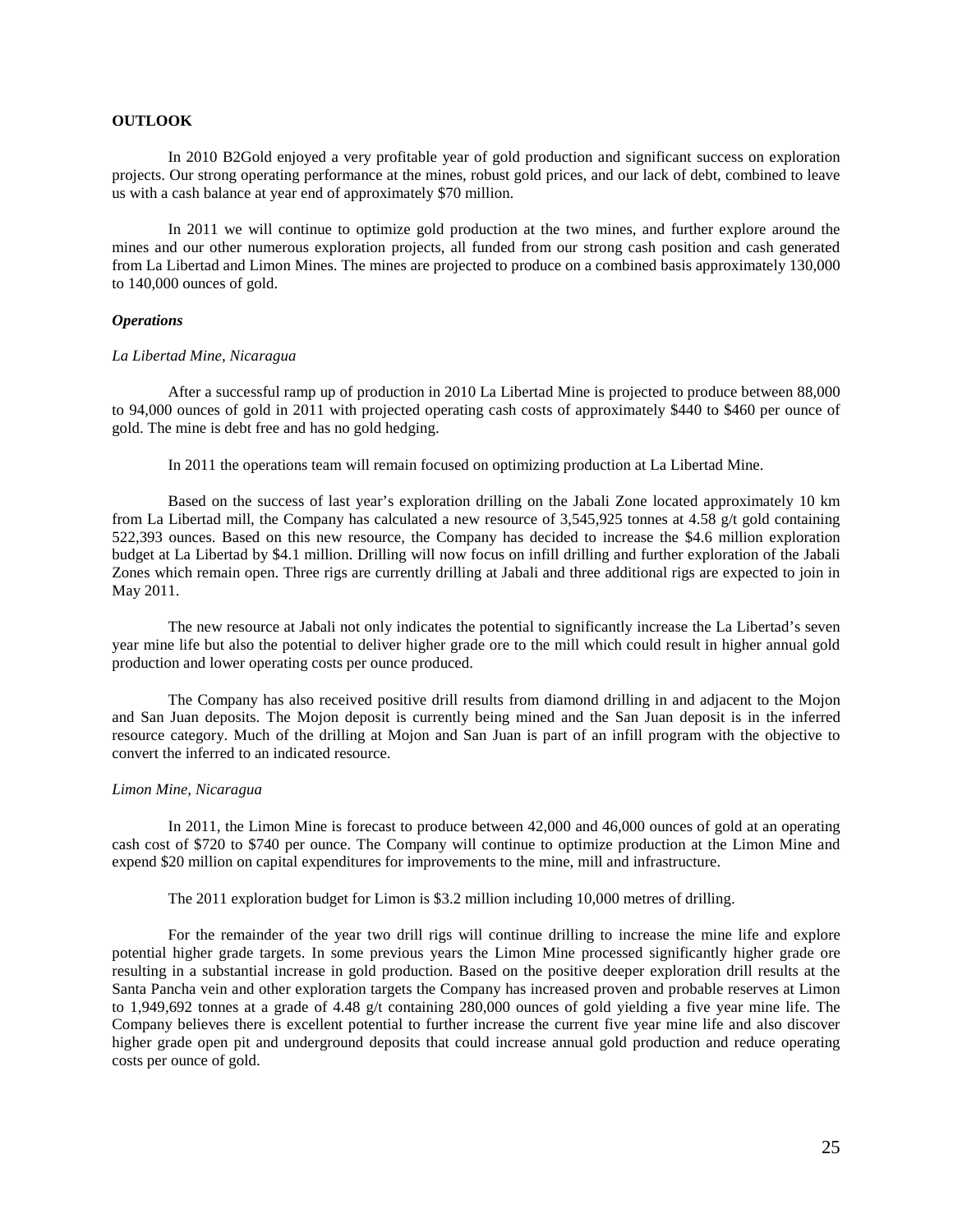## *Health, Safety, Environmental and Corporate Social Responsibility ("HSES")*

B2Gold has a strong safety and environmental track record. The Company continues to build on our strong historical commitment to HSES responsibility. Recently the Company hired a full time Vice President for Environment, Health, Safety, and Permitting. Bill Lytle has had more than 15 years experience specializing in providing operational health, safety, environmental, and social assistance during all phases of the mining cycle as well as extensive experience working with international lending institutes such as the IFC. Bill has been involved as a consultant to B2Gold and previously a full time employee of Bema, notably working on the permitting and development of the Kupol project in Russia for Bema.

Additionally, the Company has begun implementation of an environmental management program that will continue standardization of all health, safety, environmental, and social policies and procedures, facilitate transparency to all stakeholders, and allow consistent check and review procedures at all operations. It is anticipated that the corporate policies and procedures will be developed and implemented in 2011 and 2012. As part of this effort, B2Gold has adopted new policies on Occupational Health and Safety, Environment, and Biodiversity.

B2Gold continues to invest heavily in the communities where we operate with more than \$US 2 million spent on social programs in 2010. These monies were focused on issues related to public health, education, and development of small business.

## *Gramalote Property, Colombia (B2Gold 49% / AngloGold 51%)*

Drilling and prefeasibility work is continuing on the Gramalote Project in Colombia, with joint venture partner and project manager AngloGold. The Gramalote property is located 80 km northeast of Medellin in central Colombia.

The Gramalote Ridge Zone on the Gramalote property has a National Instrument 43-101 compliant inferred mineral resource estimate of 74.375 million tonnes grading 1.00 g/t gold for a total of 2.39 million troy ounces of gold at a 0.5 g/t cut-off and within a \$1,000 per ounce gold optimized Whittle pit (Technical Report Gramalote Property dated February 27, 2009 and the update report dated June 12, 2008). The Gramalote Ridge Zone remains open to the east and west.

B2Gold and AngloGold have agreed to a 2011 prefeasibility and exploration budget of \$30 million. This budget will fund 20,000 metres of diamond drilling to explore additional targets on the property, infill drilling of the Gramalote deposit, drilling for metallurgical test samples and conducting engineering studies. Each joint venture partner will fund their share of expenditures pro rata.

The two companies plan to continue exploration and conduct prefeasibility work in 2011 and into 2012, with a goal of completing a final feasibility study by April 2013.

#### *Nicaraguan Joint Ventures*

In addition to La Libertad and Limon property exploration programs, the Company is involved in two exploration joint ventures in Nicaragua. The Company has the right to earn a majority interest from Radius Gold in two Nicaraguan properties called Trebol and Pavon. Work which is ongoing at Trebol has consisted of hand dug trenches and geochemical soil sampling over the 25 km strike length of the system. The 2011 exploration budget is approximately \$2.4 million. A total of 31 holes totaling 2,550.86 metres have been drilled so far this year. The Company expects to release assay results in April 2011.

The Company has the right to earn a majority interest in the Borosi project, located in north east Nicaragua, owned by Calibre Mining. The companies continue to explore the property.

## *Cebollati Gold Property, Uruguay*

The 2011 exploration program for the Cebollati Property has a budget of \$4.5 million, which includes 10,000 metres of drilling. Drilling commenced on the Cebollati Property in December 2010. The purpose of the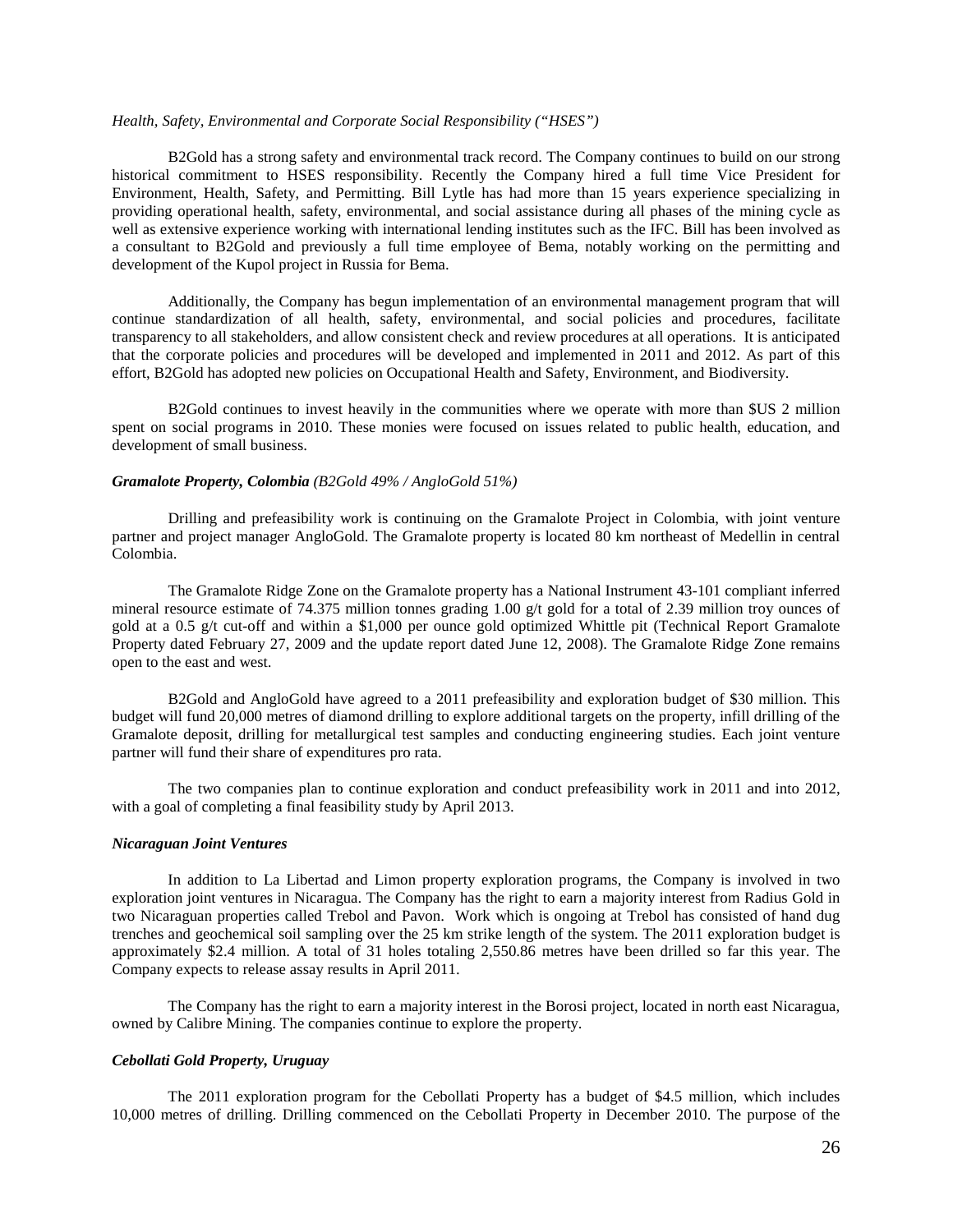drilling program is to test the bulk mining potential of the property, following up on the high grade surface gold mineralization, soil geochemical anomalies and the recently released high grade trench results.

To date, eight holes totalling 1,436.30 metres have been drilled at Cebollati. The Company expects to release initial assay results from the program in May 2011. Drilling is ongoing.

### *Financial*

Our strong operational performance and solid gold prices enabled B2Gold to finish 2010 debt free and with approximately \$70 million in the treasury.

2011 will be a year of continued optimization at the mines and aggressive development and exploration programs, as the Company plans to expend approximately \$48 million on capital at the mines and a total of approximately \$39 million on exploration. Looking forward based on a budgeted gold price of \$1,300 per ounce for 2011 we estimate that the Company's two operating mines should generate sufficient cash to fund our planned capital programs, exploration and general and administrative expenses and at the same time leave the Company in a strong cash position at the end of 2011.

### *Conclusion*

B2Gold's strategy is to grow the Company's gold production through the exploration and development of existing assets and timely acquisitions. The executives and management team of B2Gold worked together for many years at Bema Gold to successfully build this model. Because most gold producers fail to discover enough gold reserves to maintain their production levels or grow, they have to acquire ounces of gold in the ground. In our view, given the robust gold price, these acquisitions are becoming more and more expensive. The Bema / B2Gold model is the exception, combining a highly successful exploration team with strong financing capability and a proven team of engineers building and operating gold mines.

In conclusion, the management of B2Gold believes the Company is well positioned to continue our growth as an intermediate gold producer. With our strong cash position and impressive cash from operations, we can continue to advance all of our planned projects without requiring further funding.

### **OUTSTANDING SHARE DATA**

At March 30, 2011 there were 338,411,140 common shares outstanding. In addition, there were approximately 14.8 million stock options outstanding with exercise prices ranging between Cdn.\$0.80 to Cdn.\$3.72 per share and approximately 23.4 million share purchase warrants with exercise prices ranging between Cdn.\$0.97 to Cdn.\$4.25 per share. More information on these instruments is disclosed in Note 11 of the Company's December 31, 2010 audited consolidated financial statements.